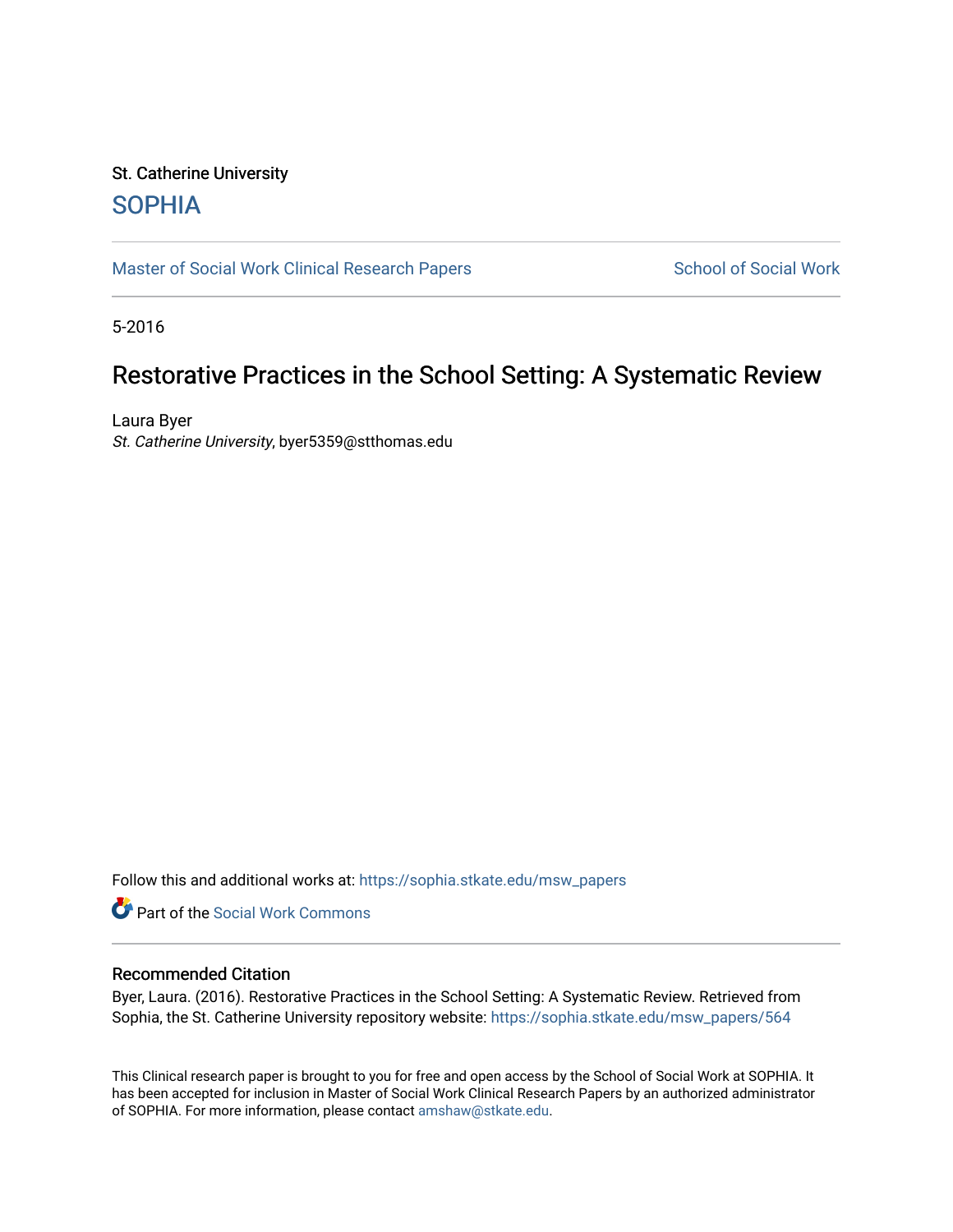# Restorative Practices in the School Setting: A Systematic Review

by

Laura Byer, B.A.

# MSW Clinical Research Paper

Presented to the Faculty of the School of Social Work St. Catherine University and the University of St. Thomas St. Paul, Minnesota In Partial fulfillment of the Requirements for the Degree of

Master of Social Work

Committee Members Lance Peterson, Ph.D., LICSW Chul Schwanke, MSW, LISW Sarah Noble, Ed.S.

The Clinical Research Project is a graduation requirement for MSW students at St. Catherine University/University of St. Thomas School of Social Work in St. Paul, Minnesota and is conducted within a nine-month time frame to demonstrate facility with basic social research methods. Students must independently conceptualize a research problem, formulate a research design that is approved by a research committee and the university Institutional Review Board, implement the project, and publicly present the findings of the study. This project is neither a Master's thesis nor a dissertation.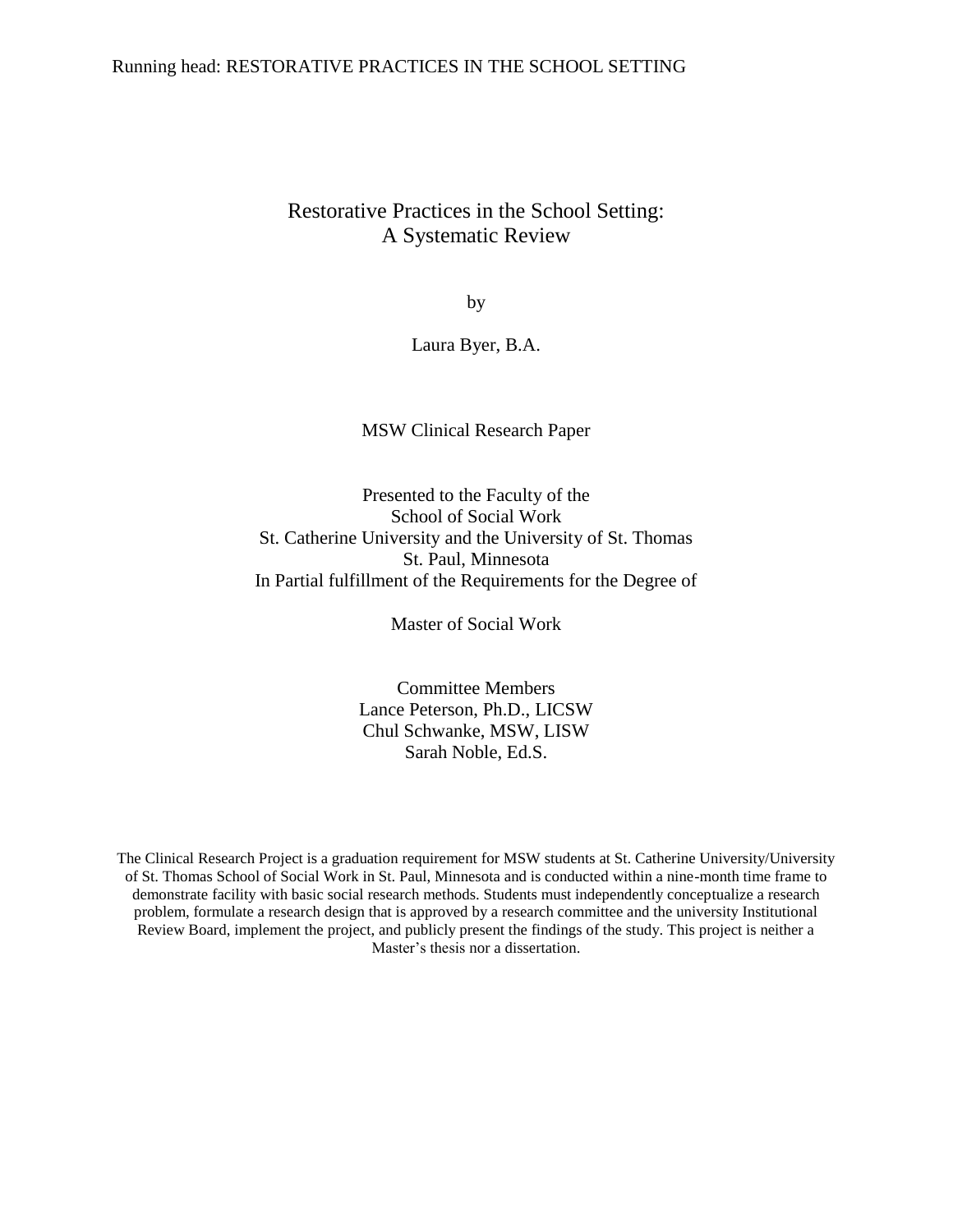#### **Abstract**

This systematic review explored the use of restorative practices in a school setting. It looks at what practices are used, how those practices are used and the effectiveness of those practices. Peacemaking circles, family group conferencing and victim-offender mediation are the three models of restorative practices that were reviewed. Twenty-three schools and school districts were reviewed. Five were school districts, four were primary schools and 14 were secondary schools. The most common outcomes with the use of restorative practices included: reduced suspension rates, reduced behavioral referrals out of the classroom, improved attendance, decreased expulsions, decreased student fights and a decrease in general student misbehavior. The reduction of suspensions was documented at 15 schools. Peacemaking circles were the most common model of restorative practices used. They were used by 17 schools. Family group conferences were used by 12 schools and mediations were used by 9 schools. All of the studies and reports review showed positive outcomes with the use of restorative practices.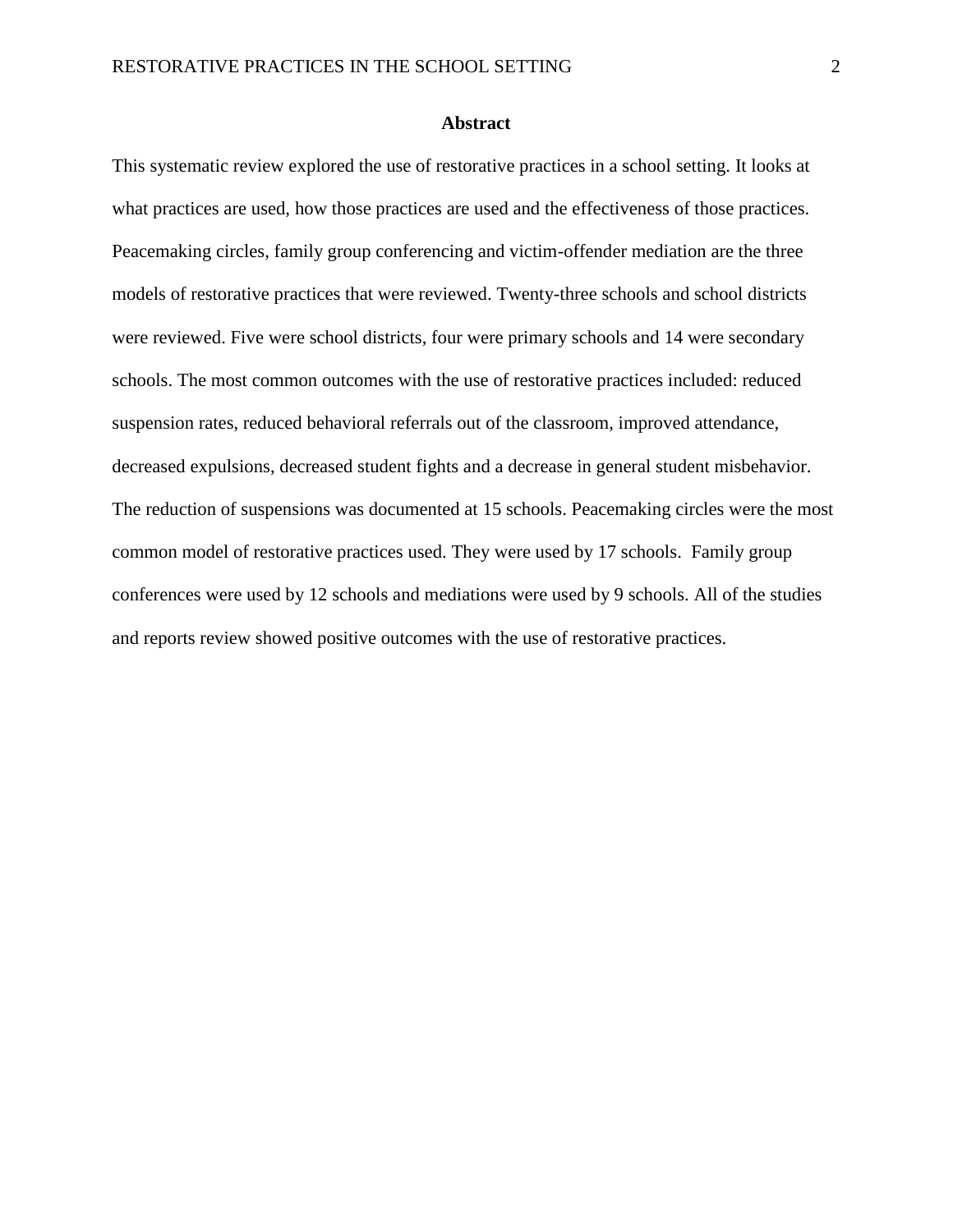# **Acknowledgements**

I would like to thank my research chair, Lance Peterson, for his guidance and support in completing this systematic review. I would like to also thank my committee members, Chul Schwanke and Sarah Noble for their time, support and guidance through this process. A special thank you to my cohort members for their continued support and encouragement throughout this project and the program. I would also like to thank my family for their continued support and sacrifice to help me complete this project and the program.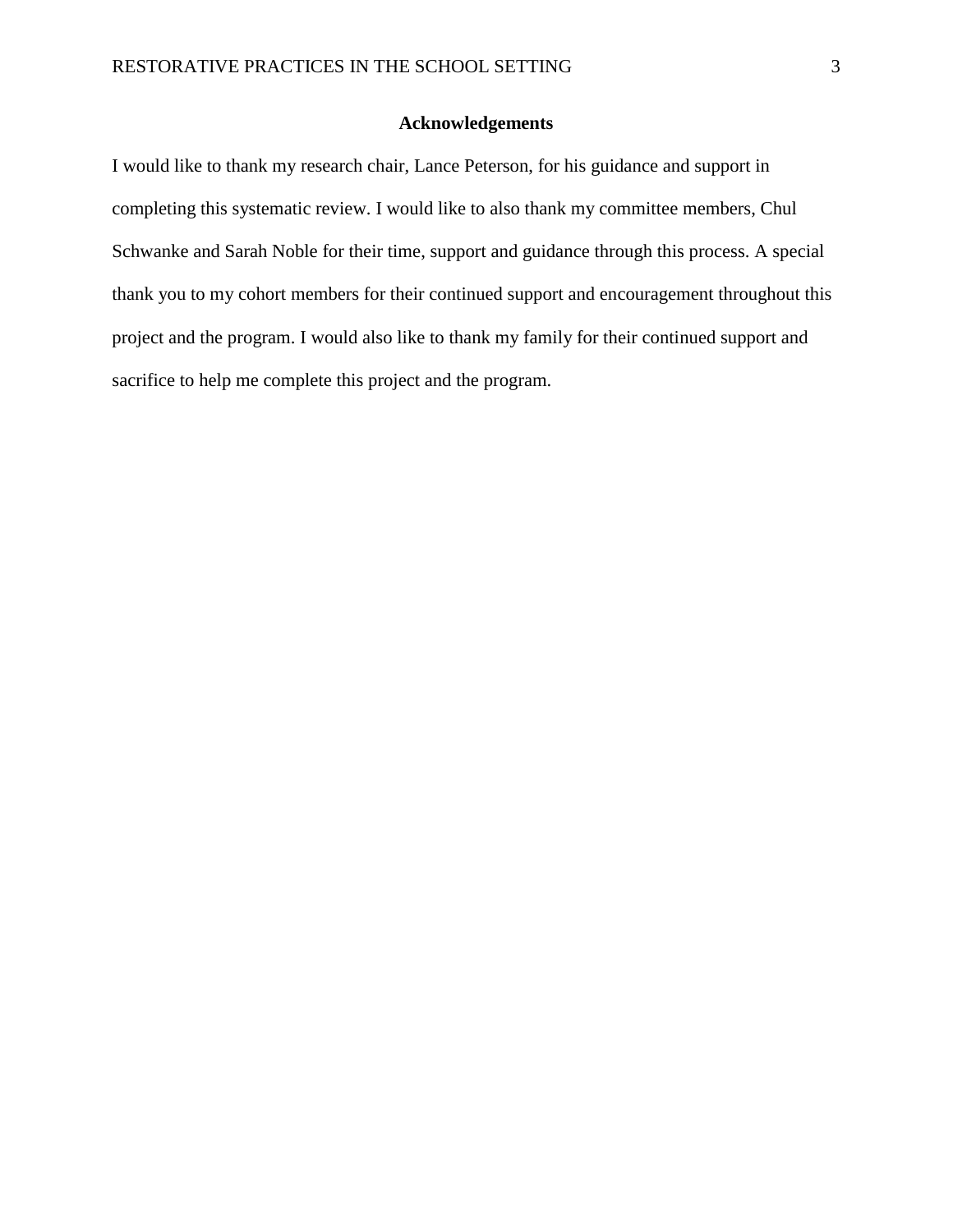# **Table of Contents**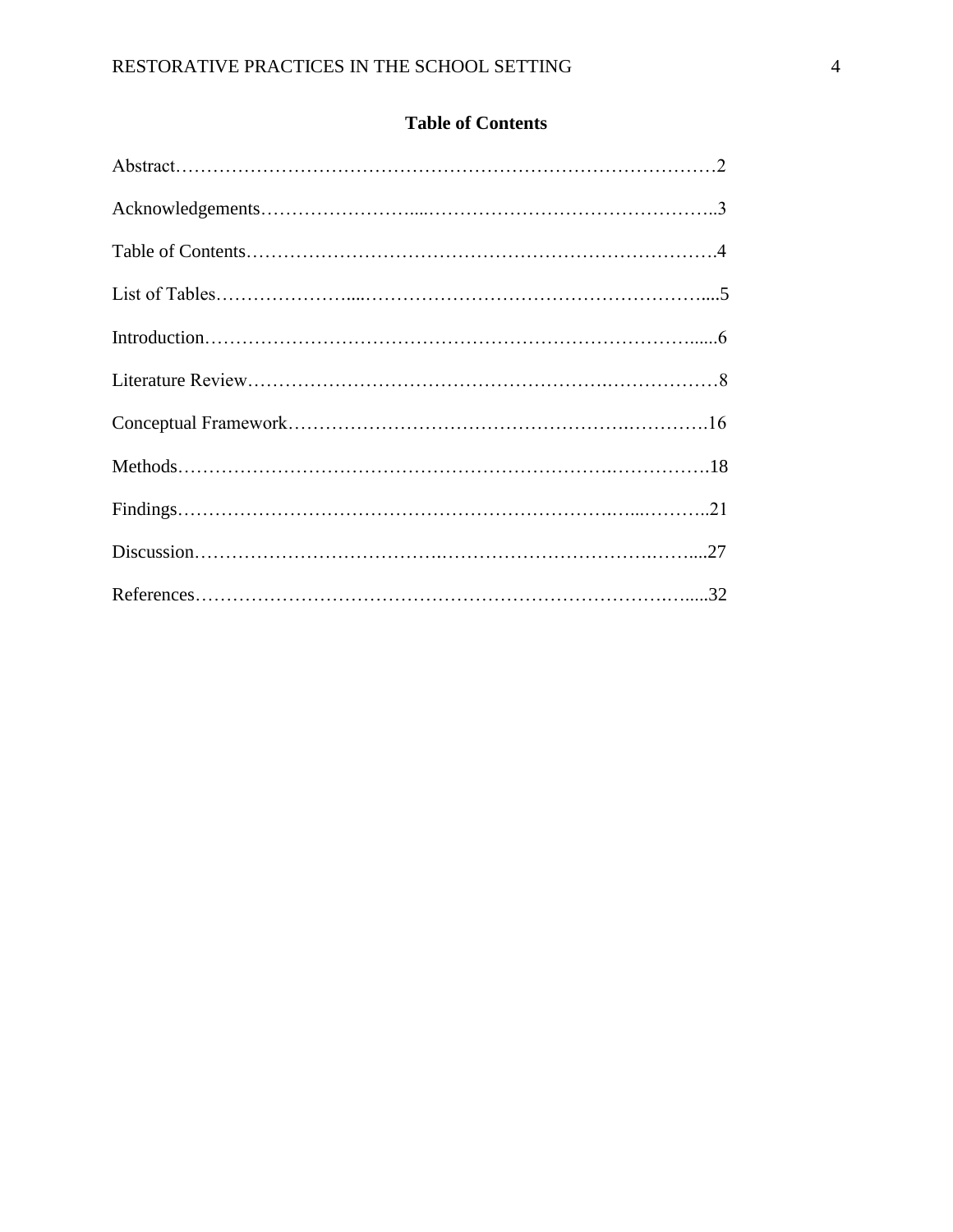# **Tables and Figures**

|--|--|--|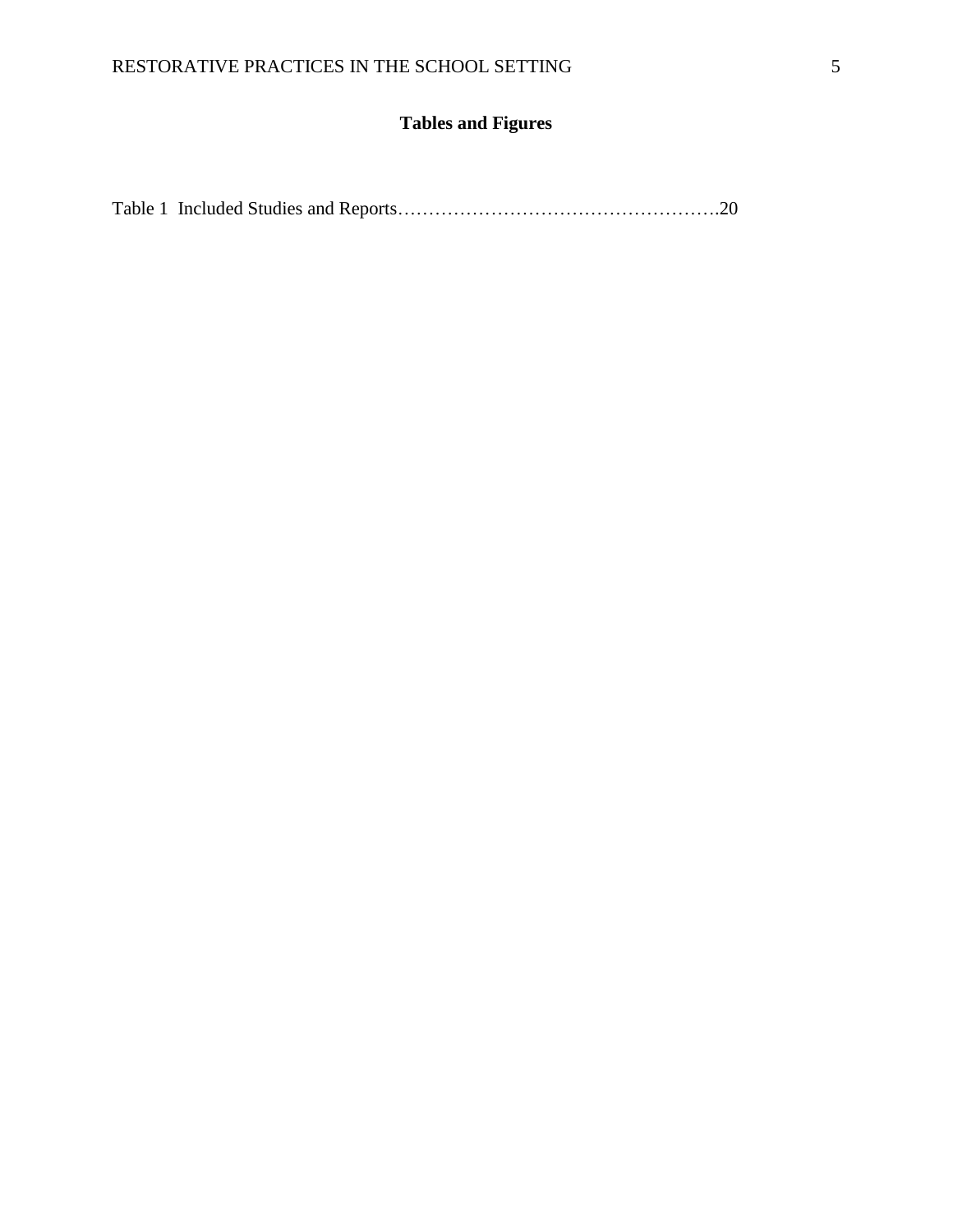#### **Restorative Practices in the School Setting: A Systematic Review**

One of the main issues schools all over the world face is how to manage student misbehavior (Hemphill, Plenty, Herrenkohl, Toumbourou, & Catalano, 2014). The current trend in discipline is a punitive approach (Payne & Welch, 2015). Zero tolerance policies have been used at schools all over the nation. These polices have not had the positive effect that was intended and they do more harm than good (Martinez, 2009). For over 20 years the use of suspension and expulsion have been used as a punishment for violating zero tolerance policies (American Psychological Association Zero Tolerance Task Force (APA), 2008). Zero tolerance policies lead to increased numbers of suspensions and expulsions (Monahan, VanDerhei, Bechtold, & Cauffman, 2014).

Suspension and expulsion policies that remove students for rule violations have become common in public education and suspension rates have doubled since the 1970s (Perry & Morris, 2014). Out-of-school suspensions are the most commonly assigned punishment for misbehavior (Pfleger & Wiley, 2012). School suspensions and expulsions have been associated with long lasting negative impacts on students. These impacts include a higher risk of: academic failure and school dropout (Hemphill et al., 2014), becoming involved in physical fights and using substances (Dupper, Theriot, & Craun, 2009); and involvement in the juvenile justice system (Monahan et al., 2014). Many schools have been moving away from zero tolerance policies and toward the use of a restorative justice approach towards discipline (Payne & Welch, 2015; Teasley, 2014). The restorative justice approach looks at who has been harmed instead of what laws have been broken and what the losses are of the victim who has suffered instead of who the offender is (Ball, 2003).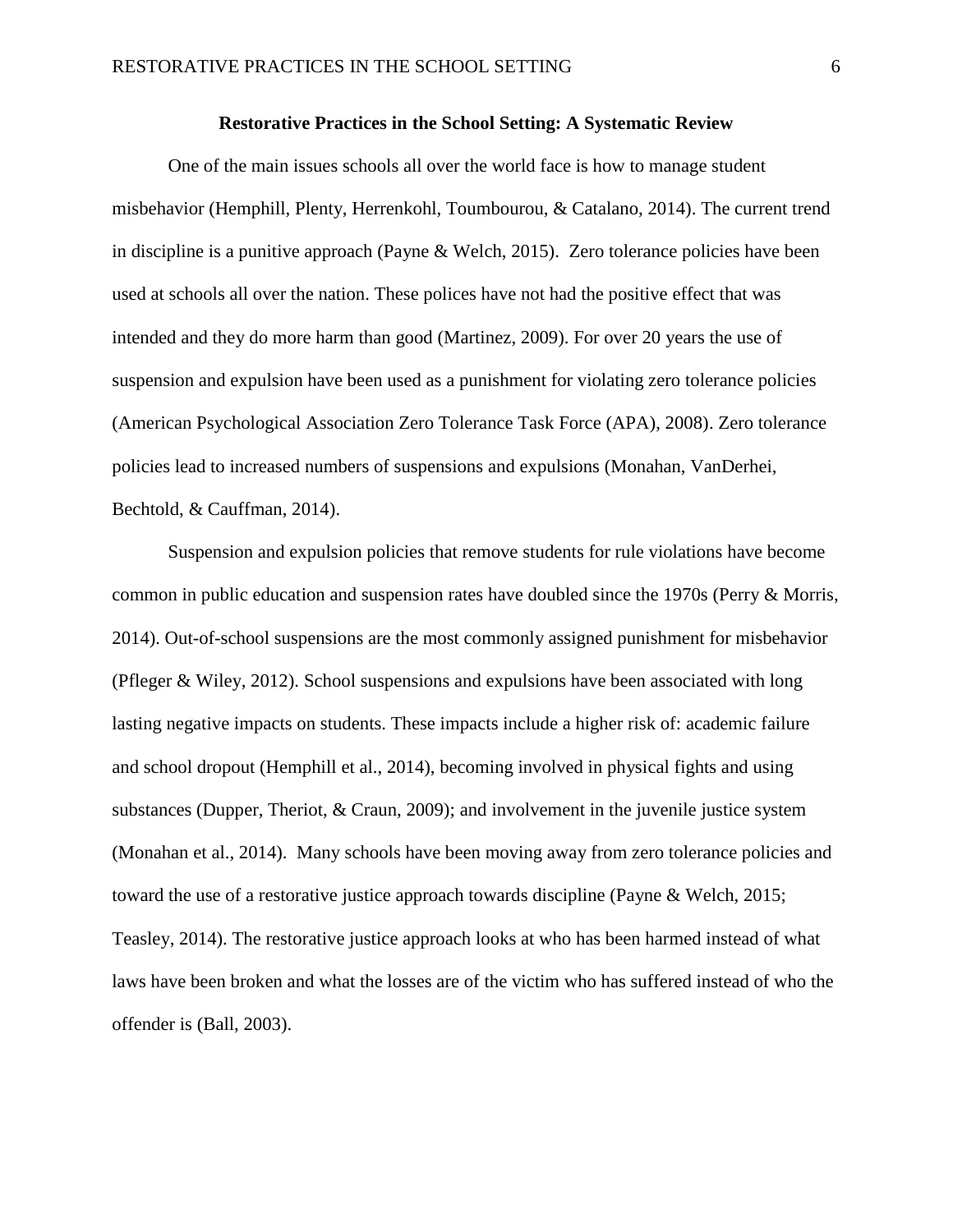Restorative justice has been used in the criminal justice system with offenders as an approach to crime and it developed into restorative practices when it started being used in the schools as an approach to discipline (McCluskey, et al., 2008). Restorative justice most often involves professionals working with the offender (McCluskey et al., 2008) Restorative practice was built on the framework of the criminal justices' system of restorative justice (McMorris, Beckman, Shea, Baumgartner, & Eggert, December 2013). Restorative practice brings together the student who caused the harm, the student's family, the victim, and others affected by the harm (McGrath, 2002); while giving a voice to victims and repairing harm (Bazemore  $\&$ Umbreit, 2001). The school restorative conference is also called a family group conference in some literature and practice.

School social workers are a student's most crucial advocate (Edmonds-Cady & Hock, 2008). Social workers have a duty to promote social justice, and the restorative practices model is a form of social justice. They need to be informed about restorative practices and advocate for changes in policy to use them (Teasley, 2014). The social worker can play an important part of the school restorative practices by understanding the process and serving as the facilitator during the restorative process. Social workers have the skills, training and ethical obligation to support and advocate for the implementation of restorative practices in the schools (Dupper et al., 2009).

This study will review restorative practices as an alternative to the zero tolerance practices of expulsions and suspensions in a school setting. The focus of this study is to look at how restorative practices are used in the school setting and the effectiveness of the use of restorative practices in the school setting. A systematic review will be used for this project, in an effort to inform social work practice.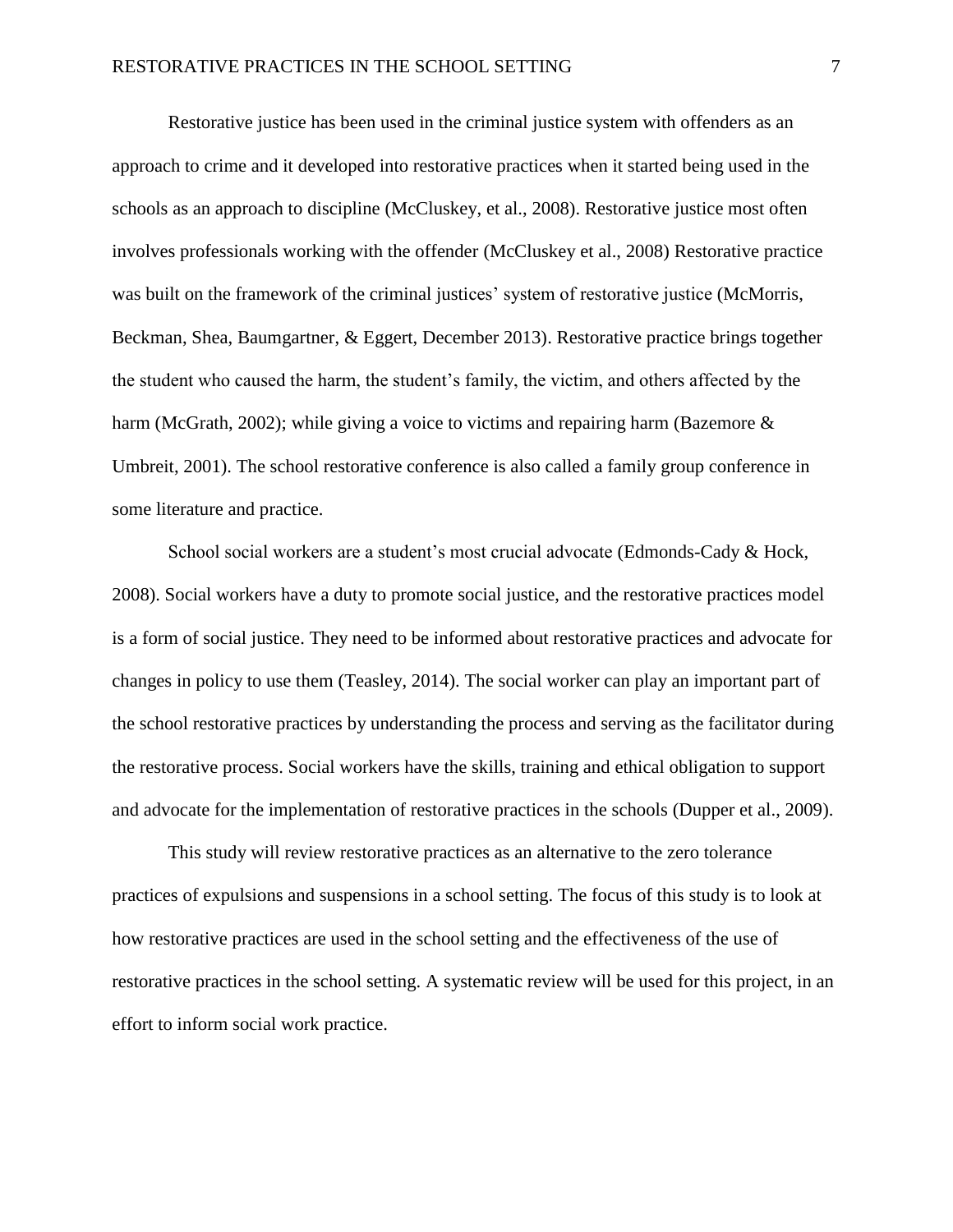# **Literature Review**

### **School Discipline**

Nearly all U.S. schools have policies that allow students who threaten the safety of classmates or who compromise the quality of the classroom experience to be removed, either temporarily with a suspension or permanently with an expulsion (Monahan et al., 2014). Reducing conflict and misbehavior in schools has been an ongoing problem for most schools and the traditional methods for dealing with misbehavior have not achieved this aim (McGrath, 2002). All of the literature reviewed agreed that removal of students through suspension or expulsion is justifiable and necessary for students who pose a danger to others.

# **Zero Tolerance**

Zero tolerance is swift, certain and strict punishment for specific unwanted behavior (Wilson, 2014). In the beginning zero tolerance policies were applied to drug possession, gang activity, and gun possession (Allman & Slate, 2011). Zero tolerance was designed to serve as a deterrent against serious crime (Moore, 2010). Over time the interpretation of zero tolerance slowly changed from "no guns" to "no weapons"; and, the definition of a weapon varied (Moore, 2010). The definition of zero tolerance continued to change over time to include a wide range of misbehaviors, some being trivial, that punish children harshly by excluding them from the learning environment (Browne-Dianis, 2011). The presumption of zero tolerance policy is that strong and strict punishment can act as a deterrent to other students considering misbehavior (Skiba, 2014) and create an improved learning environment for those who remain (APA, 2008). Unfortunately, removing the student from the learning environment can be counterproductive as these students often have lower academic performance (Kalimeris & Borrelli, 2013; Perry & Morris, 2014).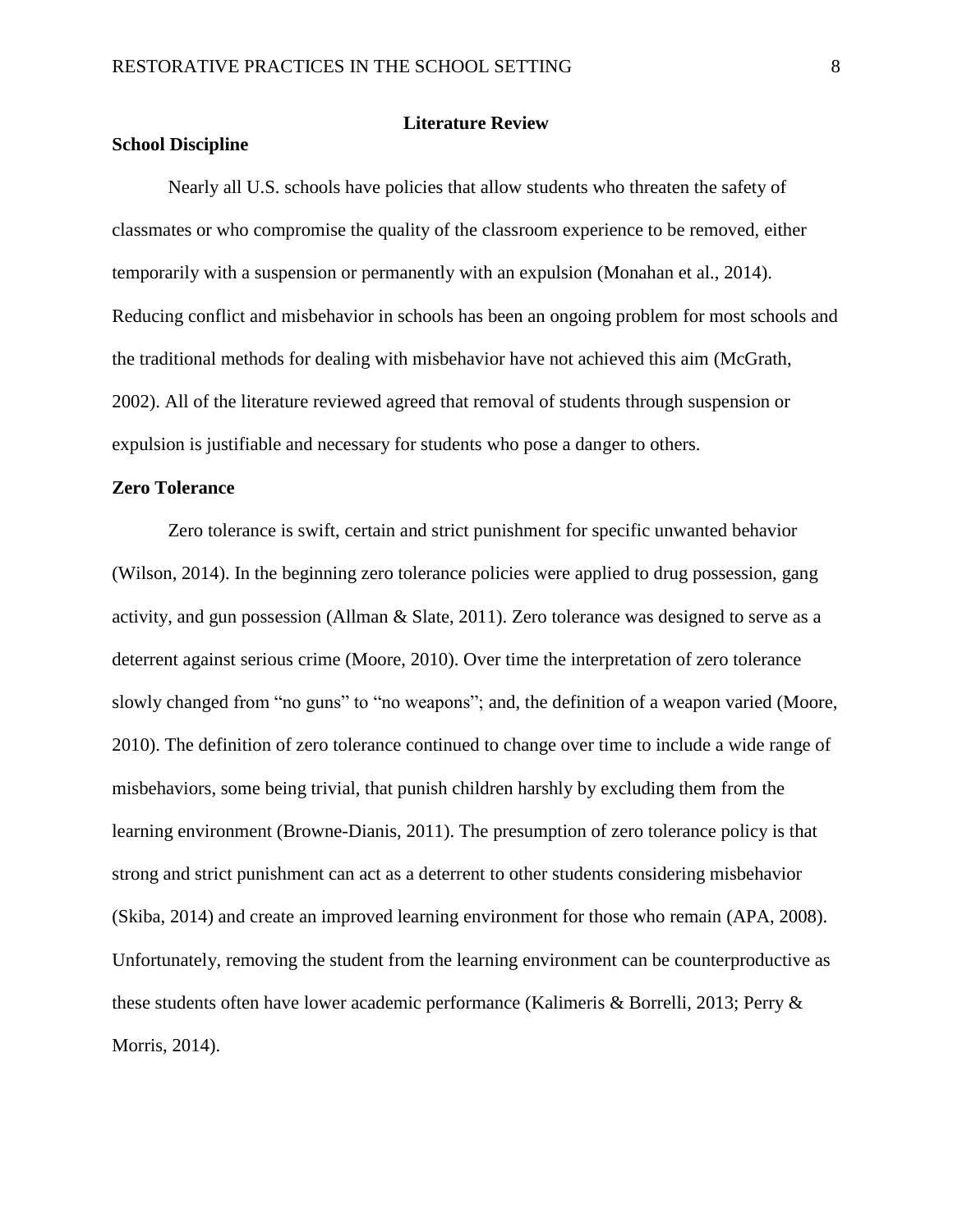The American Psychological Association Zero Tolerance Task Force (APA, 2008) found that "zero tolerance has not been shown to improve school climate or school safety"(p. 860). Monahan, VanDerhei, Bechtold, & Cauffman (2014) found that zero tolerance polices have led to increased rates of school suspension and expulsion. Kalimeris and Borrelli (2013) found that traditional suspensions generally occur in the absence of interventions that focus on developing more appropriate pro-social responses to situations. They also found that the use of the traditional approach to suspension hampers, rather than improves safety. Using suspensions and expulsions can perpetuate the behaviors they attempt to punish (Pei, Forsyth, Teddlie, Asnus, & Stokes, 2013). Expulsions and suspensions that are for an extended amount of time should only be used when the misbehavior is serious enough that it puts others' physical safety at risk. Zero tolerance policies have been misused and there is a need for change in how these policies are applied (APA, 2008).

Moreover, research suggests that school suspensions are frequently applied to less serious transgressions, including disobedience, disrespect, attendance problems, and general classroom disruptions and often are intended to serve as a quick fix (Monahan et. al., 2013). Dupper, Theriot, & Craun (2009) found near epidemic rates of suspensions for relatively minor offenses rather than for serious behavior that threatens the safety of others. Many of the students that are suspended from school have low academic achievement; and, a higher risk of academic failure and missing school puts them further behind their peers academically (Allman & Slate, 2011; Hemphill et al., 2014).

Critics of zero tolerance policies argue that the schools are not allowed to take individual circumstances into account when dealing with misbehavior. This often leads to unjust and unequal consequences for the offender (McMorris et al., 2013). One of the main hopes of zero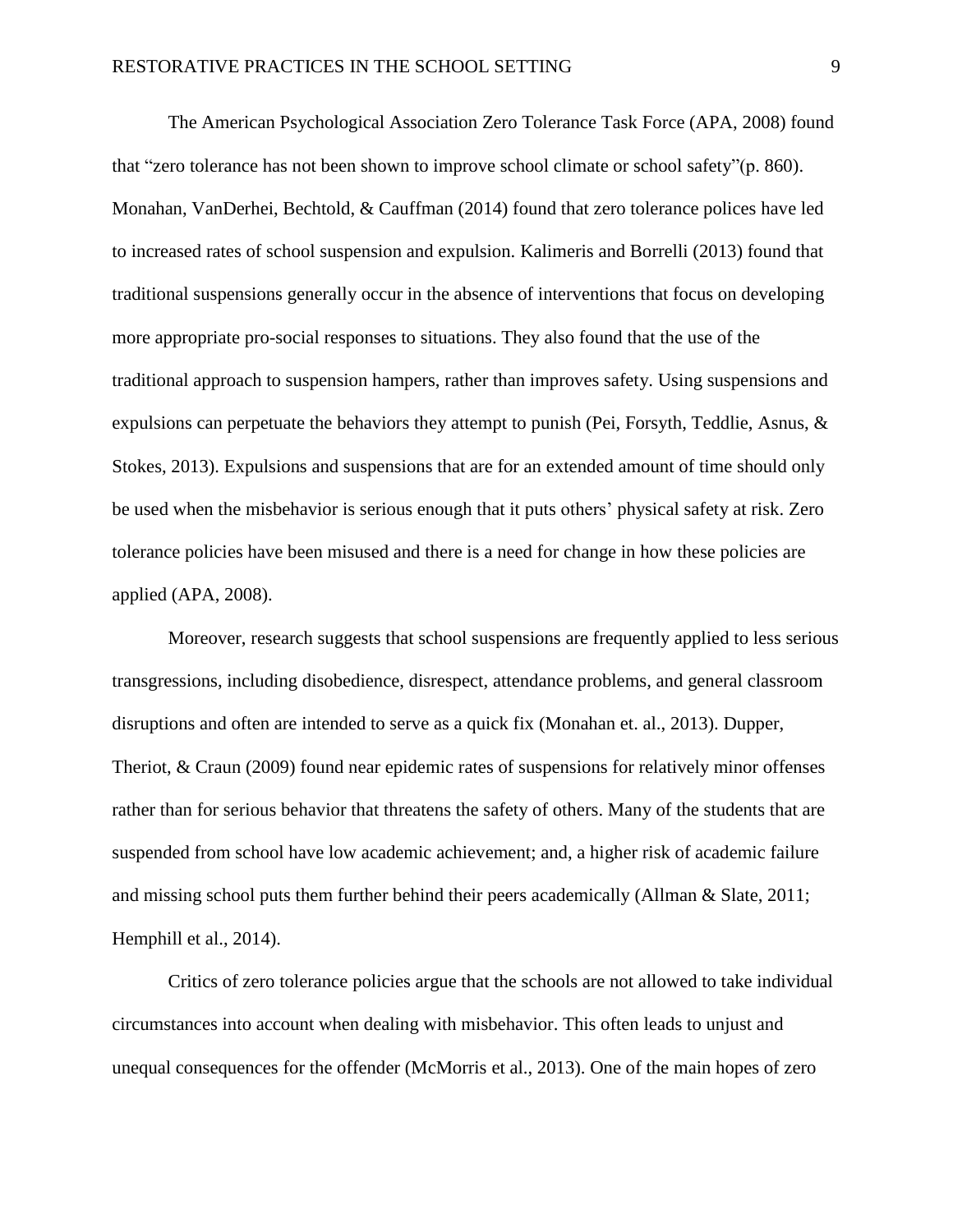tolerance policy was that it would eliminate subjective influences from disciplinary decisions, thus eliminating the overrepresentation of students of color receiving disciplinary action; however, research has found that not to be the case (APA 2008). Research has shown that the zero tolerance policies have a disproportionate and increasingly negative impact on youth of color (Browne-Dianis, 2011). Research has also shown that zero tolerance has been misused by schools when it is used for minor misbehaviors (Martinez, 2009).

#### **Racial Disparities in School Discipline**

When looking at school suspensions and expulsions there is a large racial disparity (Skiba, 2014). Research on behavior does not support the assumption that African American students are suspended and expelled more because they have higher rates of behavior problems (Losen & Skiba, 2010; Skiba, 2013). Research does show that African American students receive more serious forms of discipline for more subjective misbehaviors. African American students are exposed to exclusionary approaches of discipline at a higher rate than any other race of students (Skiba, 2013). African American students may be disciplined more seriously for less serious and more subjective reasons (APA 2008). In the United States 4.6% of white students are suspended and 16.4% of black students are suspended (U.S Department of Education Office for Civil Rights (OCR), March 2014). Suspensions and expulsions of black students are three times greater than those of other students (OCR, 2014; Skiba, 2014). Sixteen percent of students in the United States are African American and 32-42% of them are suspended or expelled. In contrast, 51% of students in the United States are white and 31-40% of them are suspended or expelled; 24% of the students in the United States are Hispanic/Latino and 21-23% of them are suspended or expelled; and 1% of students in the United States are American Indian and Native Alaskan and 2-3% are suspended and expelled (OCR, 2014). This research illustrates that African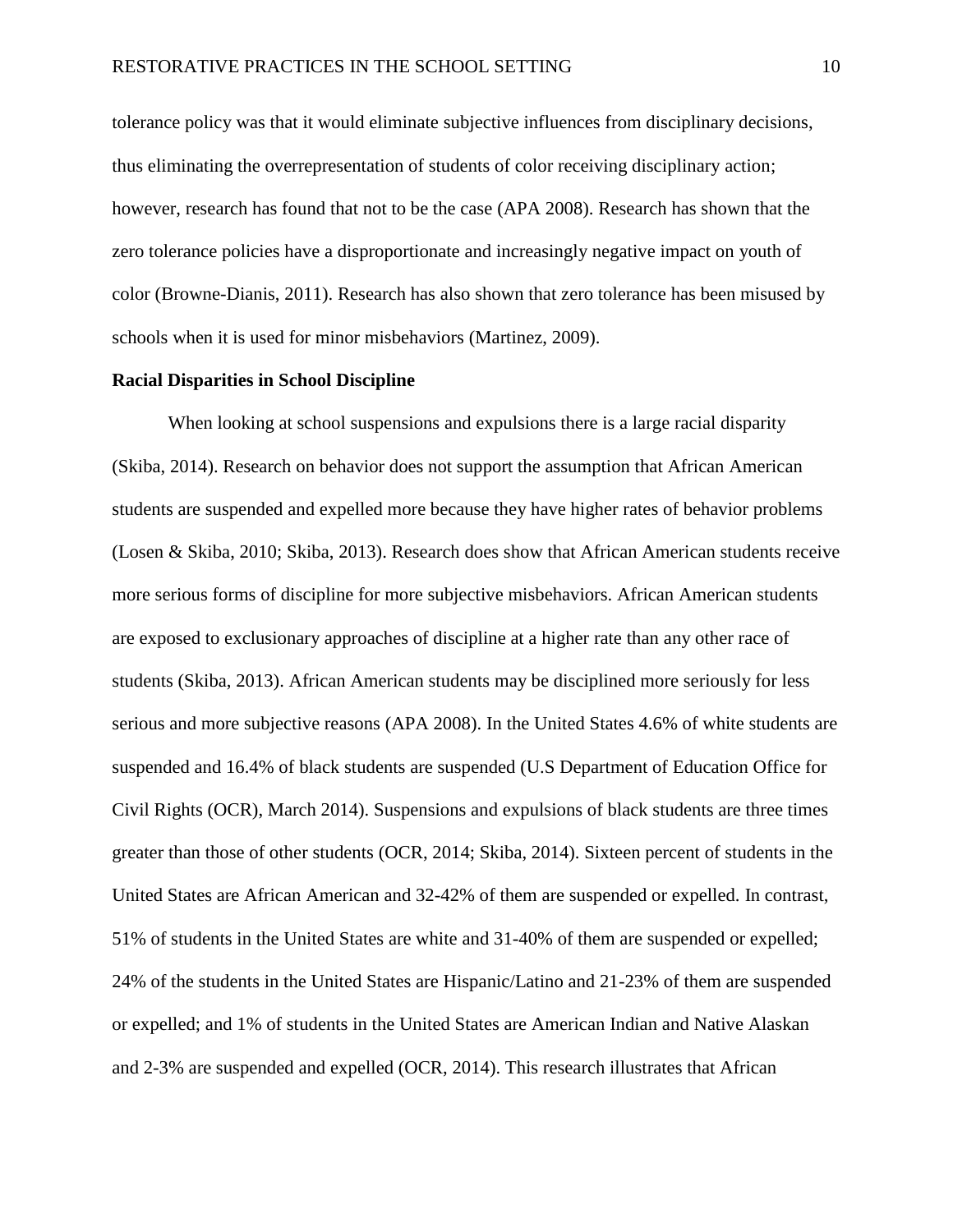Americans are most likely to suffer from strong policies regarding suspension or expulsion. Payne & Welch (2015) found that schools were less likely to use restorative practices if they had a high percentage of African American students.

#### **Alternatives to Zero Tolerance**

Schools are challenged to decide how to draw the line between zero tolerance and full tolerance (Moore, 2010). Perry & Morris' (2014) research shows the need for a change in extremely punitive school discipline policies. School discipline is not effective solely through the use of suspension and expulsion as punishment (Kalimeris & Borrelli, 2013; Perry & Morris, 2014). Zero tolerance policy does not provide tolerance and understanding for students to be successful (Browne-Dianis, 2011). The implementation of preventative alternatives to suspension and expulsion that use both student and school change strategies is needed (Dupper, et al., 2009). Instead of focusing on the student, both the student and the school community need to be involved to reduce the rates of suspension (Hemphill et al., 2014).

#### **Restorative Practices**

School administrators need to be ready to deal differently with inappropriate behaviors within the school environment (McGrath, 2002). Changing the views schools have towards suspension from using a punishment to using a restorative approach to discipline is not an easy process (Kalimeris & Borrelli, 2013). Perry & Morris (2014) found that the foundation of effective discipline lies in the achievement of positive relationships. Students should be given the opportunity to resolve the conflict that has led to their suspension (Kalimeris & Borrelli, 2013). Moreover, Payne & Welch (2015) found that students prefer restorative practices to suspensions and expulsions.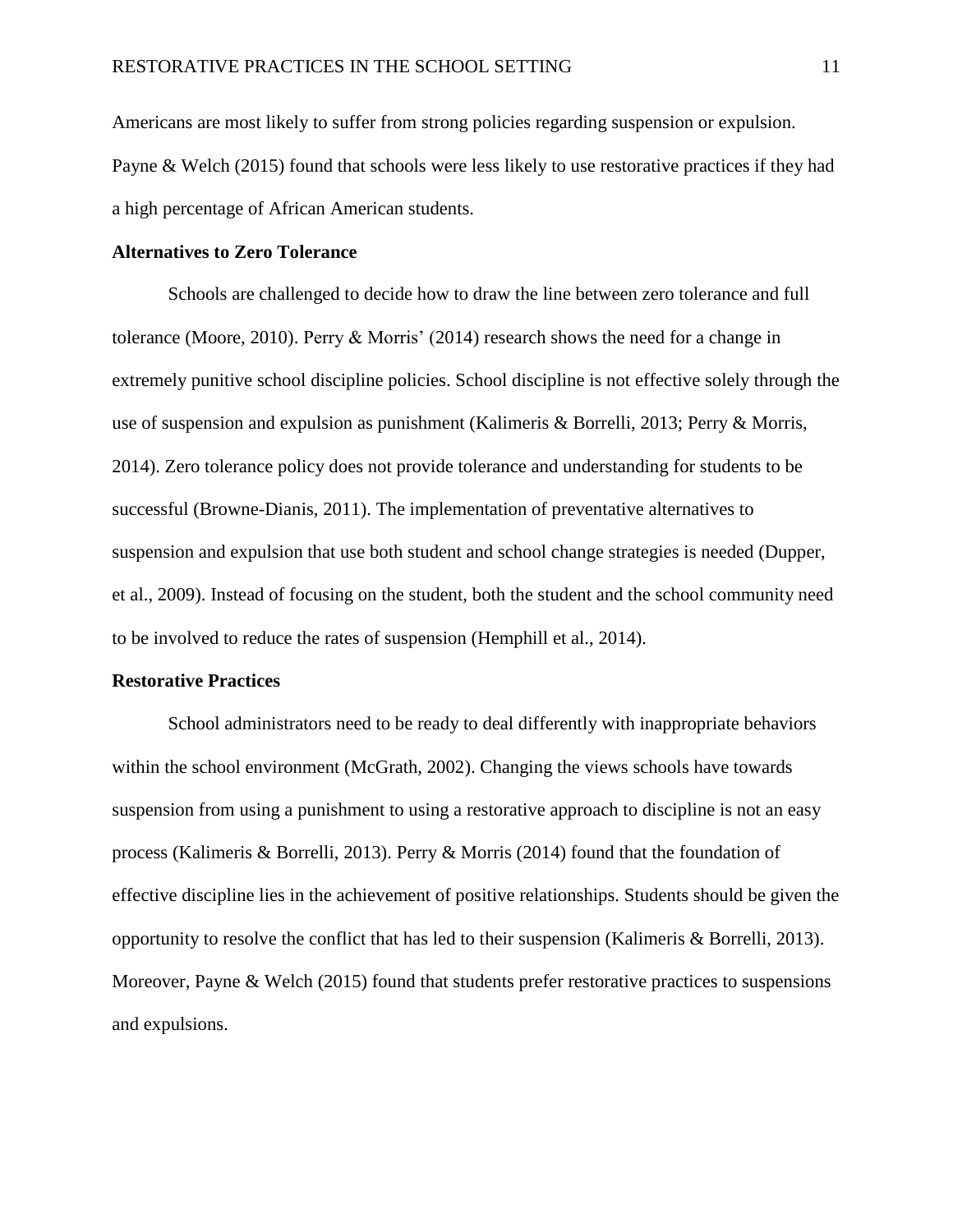The restorative practices model in a school setting focuses not only on the victim, but also on the student who has caused harm to another person or property within the school community and is in violation of school rules. This practice "encourages schools to democratize the problem solving approach to incidents of misconduct" (McGrath, 2002, p. 195). Restorative practices are victim centered responses to misbehavior that give individuals most affected by the misbehavior the chance to be directly involved in responding to the harm caused by the misbehavior (Bolitho, 2012). Those individuals can include the victim, the offender, their families, and community members (Bolitho, 2012). The misbehavior is viewed as a violation of relationships, not school rules (Reimer, 2011). Restorative practice is designed to bring together the victims and offender to attempt to come to a mutual resolution of the harm caused by the offender (Riestenberg, 2001; Walgrave, 2011). Restorative practices aim to address the harm that was done by the offender, not the actual rule violation (Vaandering, 2014). There are three main models of restorative practices: circles, conferences and mediations (Latimer, Dowden, & Muise, 2005).

In the school setting restorative practices can help student offenders work to understand the impact of their behavior on others and help everyone involved learn from the harm that was done in a non-judgmental way (McCluskey et al., 2008). It also focuses on relational rehabilitation (Karp & Breslin, 2001). The family group conferencing model of restorative practices (described below) has been used by the Minneapolis Public Schools for students who are recommened for expulsion. These conferences do not always include the victim due to the seriousness of some of the offenses. School staff, family members, the offender and group leader are present for the conference. The student and family members identify their strengths. The incident is reviewed and the offender reflects on his accountabilty for the incident. A plan is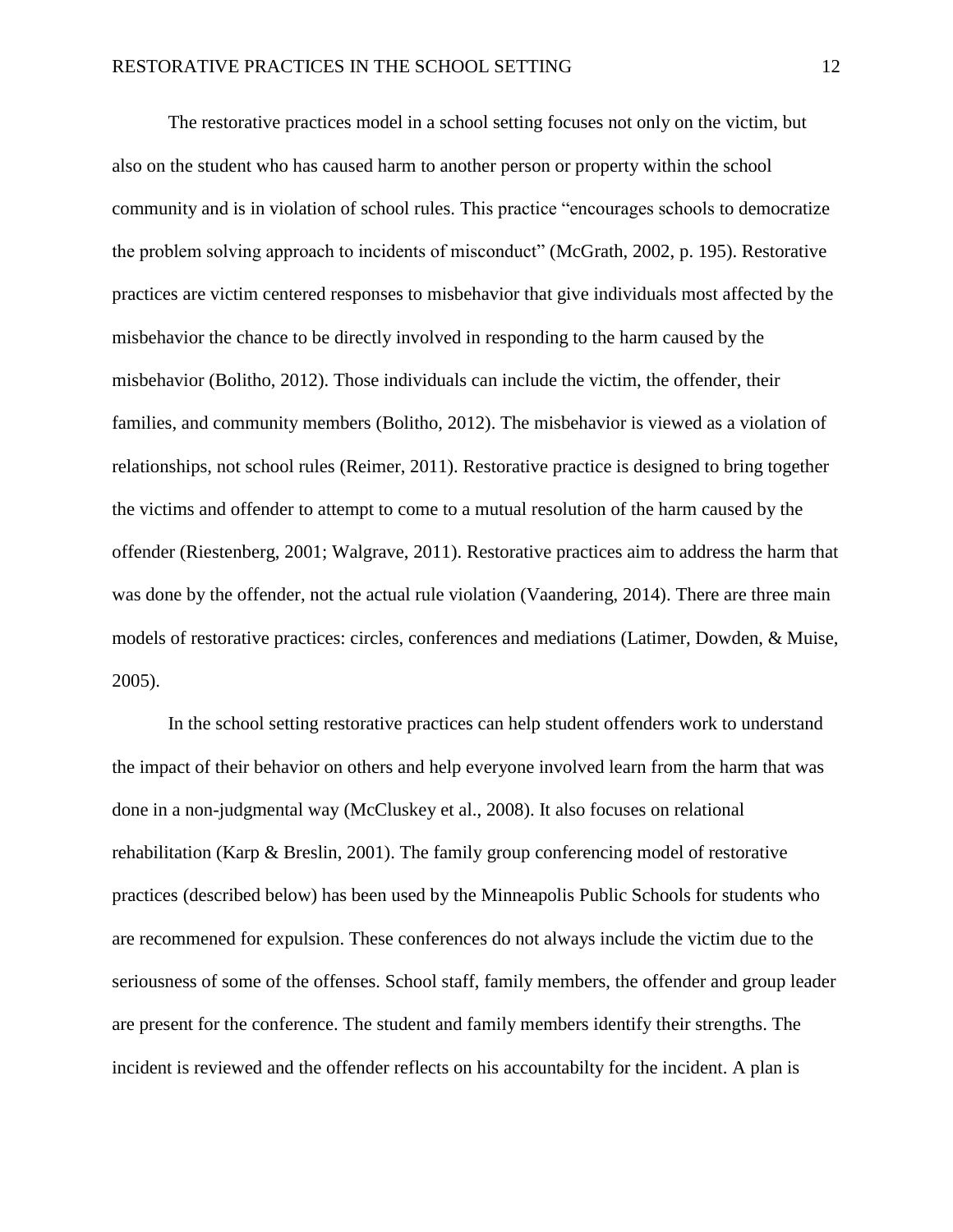created to support the student at school, home and within the community. Resources are provided to the student and the student's family as needed (McMorris et al., 2013).

Repairative action replaces punishment in the restorative practives approach to dicipline (Ball, 2003). Victims and others who have been harmed have power and a voice when restorative practices are used (Mullet, 2014). The victim of an offender can be an individual, a small group of individuals or the community as a whole. The student offender misbehavior against an individual includes, but is not limited to, bullying, assault, and theft. The misbehavior towards a small group includes, but is not limited to, theft, vandalism, and classroom disruption. The misbehavior towards a community includes, but is not limited to, weapon possession, arson, and property crimes (Latimer, Dowden, & Muise, 2005). Next is an explanation of three main models of restorative practices: circles, conferences and mediations.

**Peacemaking Circles.** Peace making circles is a model of restorative practices that can be used in the school setting as a classroom management tool and as a way to repair harm (Riestenberg, 2001). Peacemaking circles can be designed around the needs of the participants (Kelly, 2013). Getting to know each other, building relationships, addressing harm and repairing harm are the four stages in the circle process (Kelly, 2013). Circles can be highly emotional and last an hour to several hours. In the circle process there is a facilitator, offender, and those impacted by the harm (Calhoun, 2013). The circles can focus on talking, a specific topic, community building, or conflict resolution (Kelly, 2013). The goal of the peacemaking circle is to promote healing for all involved, allow the offender to make amends, and provide empowerment and responsibility for all involved to find resolution (Bazemore & Umbreit, 2001).

Peacemaking circles were used when a Minneapolis High School had an incident where students took pictures of a black baby doll that they hung from an upstairs stairwell. The image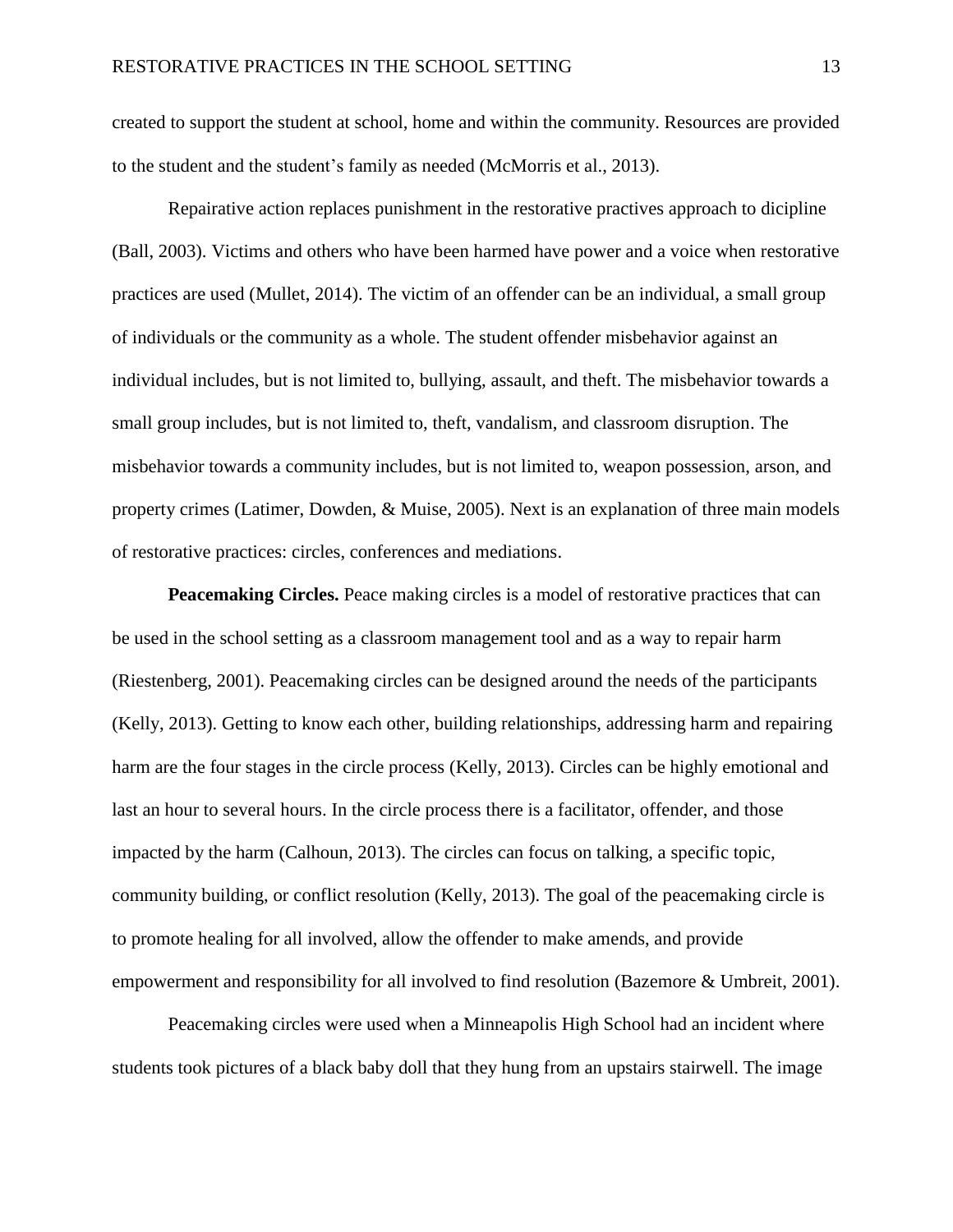brought to mind pictures of lynchings and the community was outraged. The District sent several Circle Keepers to the school to meet with the students as a way to address the controversy. The Circle Keepers were paired into groups of two and met with students in groups of about 30. They opened up the circle to let them know why they were there and to get their perspective. The students were upset about the incident, and there appeared to be a split where students said that this was not how the school really was and others said it was and named several other incidents that they felt were examples of intolerance. The students had a chance to be heard and to let the adults know how they felt. There were many different perspectives regarding the consequence where some students wondered about the safety of the students coming back to school, and others thought that the community was blowing this out of proportion. It was startling to the Circle Keepers the lack of history that most of the students had in that room and there was hardly any knowledge about the historical impact of an image like a black baby hanging from an upstairs stairwell would have. The students were able to go to the administration with input about what they wanted to see happen.

**Family Group Conferencing.** Family group conferencing is another model of restorative practices that brings together the offender, service providers, family members, and sometimes the victim, to come up with a plan to help the offender repair harm and create a plan for change (Macgowan & Pennell, 2001). Conferencing allows anyone who was affected by the harm to have a chance to express the impact and harm it has had on them (McGrath, 2002). Family group conferencing focuses on the offender and others that have been impacted by the offender's wrongdoing (Calhoun, 2013). This restorative practice has grown in popularity across the country (Gumz & Grant, 2009).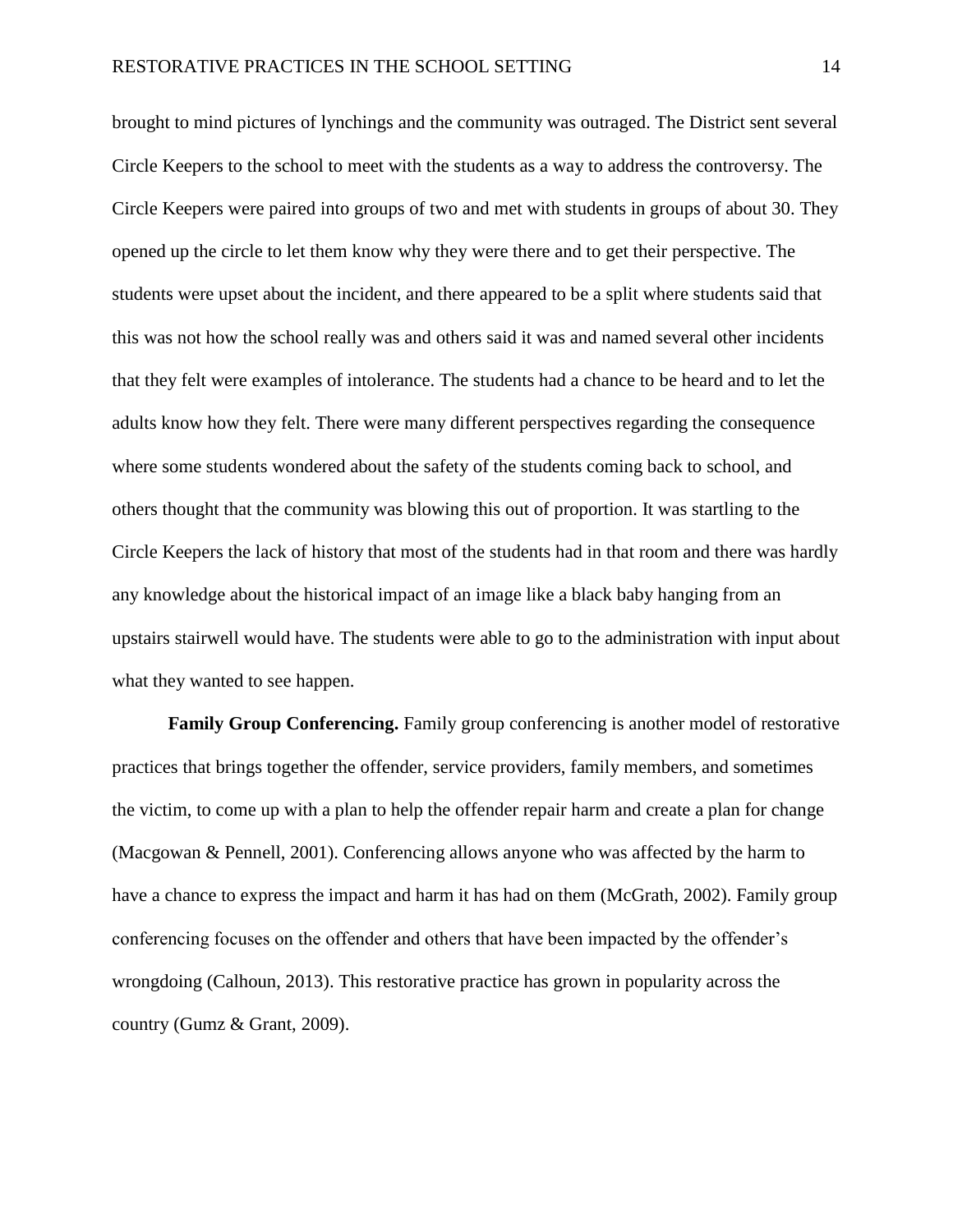A Family Group Conference was used for a student returning to a Minneapolis high school after an expulsion referral. The student was recommended for expulsion the prior year and the team was getting together at the beginning of the school year to support this student. The conference facilitator started out with listing the student's strengths. He was a very likable student and the team had no problems coming up with strengths. The team then listed some challenges. As they did this it came out that this student was supposed to be on Homebound instruction the previous year, but did not get any service. The team noted this and planned for academic support. The team tried to be proactive regarding potential conflicts for this student and ways for this student to avoid them or minimize them. The family and the school agreed to work together to support the student. This was a very different experience for this family to the previous year. The family finally felt like they were part of the team and had input on their child. The team had to come back together a couple of times to address different ways to support this student, including changing his schedule to classes that he was able to be successful in.

**Victim-Offender Mediation.** Victim-offender mediation is a restorative practice model that focuses on the victim and offender. This allows the victim and the offender the power to work out their differences and constructively work on solutions (Varnham, 2005). It allows the victim and the offender to learn how to take responsibility, treat others respectfully and communicate effectively (Varnham, 2005). This process allows the victim to meet with the offender to mediate with a trained mediator in a safe and structured setting (Bazemore  $\&$ Umbreit, 2001). Mediation is commonly used for less serious offenses (Gumz & Grant, 2009).

At a Minneapolis Public School there were two sisters who got into a fight with two students over a mutual friend that they felt was being disrespected. This brought together two families on two distinct academic tracks for a mediation. The two sisters were students who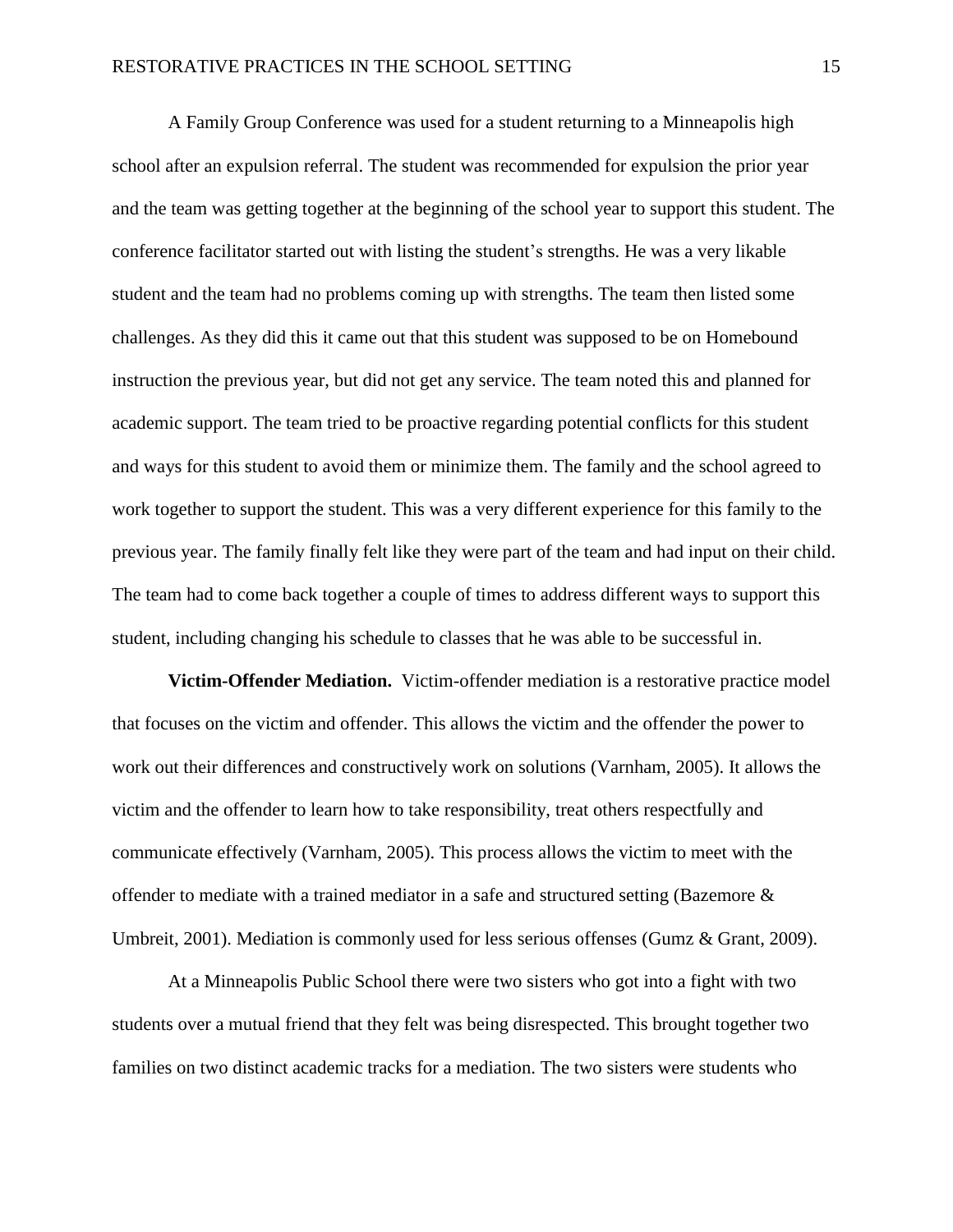struggled academically; the two friends were great students who were on the A honor roll. The school wanted to see if they could salvage the placement for all the students before looking at a transfer. The mediation brought out many issues that seemed to be unrelated to the incident, but were underlying reasons for the conflict. There was resentment from the two sisters, because they felt the two friends thought they were "better than" anyone else. The two friends were confused about the conflict in the first place and how their interaction could be viewed as disrespectful. The resentment was deep and the families did not seem to like each other. The mediation was not as effective as it could be due to the lack of commitment from the parties. One of the students ended up transferring out of the district and that seemed to ease the tension at the school. The mediation was not as effective as it could have been in this case due to the lack of cooperation by the parties involved. Cooperation from both parties is crucial for mediation to work.

There is limited research on restorative practices in the school setting (Teasley, 2014). This study is being conducted to look at how restorative practices are used in the school setting and the effectiveness of those practices. This review will add to the current research by exploring the different ways each restorative practice model is implemented in the school setting. The three models that will be reviewed are: peacemaking circles, family group conferencing and victimoffender mediation. Research on the processes and outcomes of restorative practices will benefit future applications and successes (Calhoun, 2013).

#### **Conceptual Framework**

The strengths perspective focuses on client strengths and capabilities to help the client feel empowered to face challenges and make decisions. Rather than focusing on weaknesses, the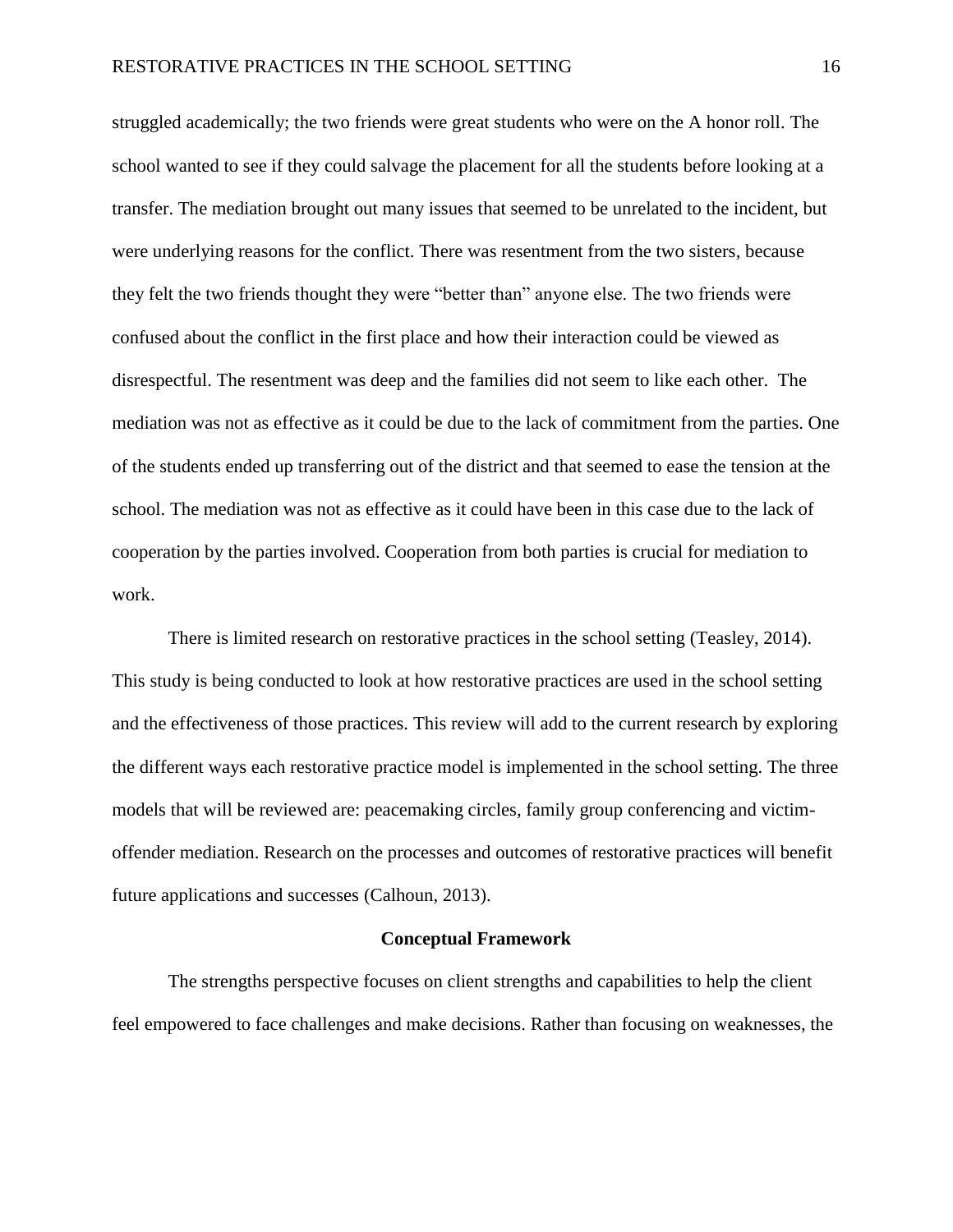client strengths are the emphasis. The strengths perspective shares common beliefs with the restorative practice model (Ball, 2003).

Strengths based perspective views are described as follows: "subjective state of mind, feeling competent, and experiencing a sense of control" and on an interpersonal level as "a sense of interdependence, support, and respected status" (Miley, O'Melia, & DuBois, 2013, p.80). Restorative practices empower both the victim and the offender by giving them the opportunity to meet and make a decision together on what should be done to repair the harm (Calhoun, 2013). Empowerment is important throughout the restorative practices process. For the offender the strengths perspective provides the opportunity to make a choice to improve their situation and to repair at least some of the harm they have caused. It engages those involved with the harm and allows them to be actively involved in the decision making process. It gives everyone involved the chance to have a voice during the process.

Both the restorative practice model and the strengths based perspective build on the strengths of clients. "Both individual and relational skills are strengthened" (Ball, 2003, p. 52) during the restorative practice process. Restorative practices highlight the importance of human relationships. Emphasis is placed on relationships and repairing the harm that has come to all those affected by the wrongdoing of the offender.

The social work values of social justice and human worth are consistent with the strengths perspective and restorative practice model. Both place an emphasis on the well-being and inherent worth of everyone involved in the process (Vaandering, 2014). The dignity and worth of all involved is maintained throughout the restorative practice process. The restorative practice model and the strengths perspective are consistent with the social work value of social justice by providing an opportunity for all involved to be heard.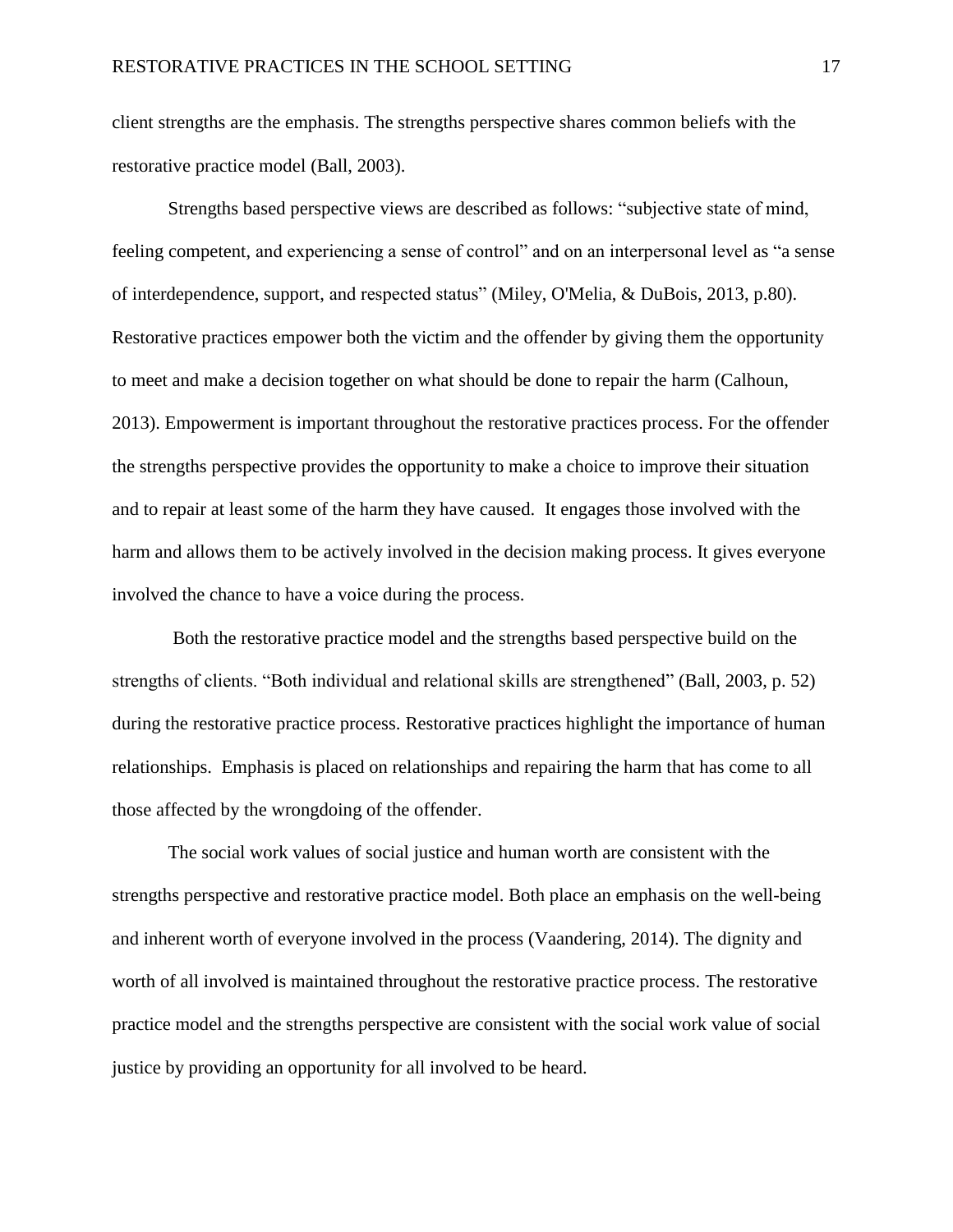#### **Methods**

### **Research Design**

This study uses a systematic review of restorative practices literature to evaluate the types of practices, implementation, use, and the effectiveness of restorative practices in the school setting. Three models of restorative practices will be used in this review: peacemaking circles, family group conferencing and victim-offender mediation.

# **Literature Search**

Databases were searched for literature written about restorative practices using social work, criminal justice and education databases. In order to find the most recent studies, search parameters were set to find articles between the dates of January 2000 and October 2015. The search targeted articles with combinations of the following key words: "restorative practices", "restorative justice", "education", "zero tolerance", "discipline", and "policy". Articles written in other languages were excluded. The databases that were used to search for articles included, EBSCOhost, SOCIndex and ERIC. The US Department of Education, the Minnesota Department of Education and the University of Minnesota websites were also searched for relevant literature. A Google search was used to find schools that have published reports on their use of restorative practices. The following key words were used in the Google search: "restorative practices in schools", "school district restorative practices implementation", "restorative practice school reports", and "data collection on restorative practices in schools". Some of the research used in this study was done by education organizations, non-profits and government agencies and has not been published.

Articles were first reviewed using the abstract and article title with the following criteria: the study includes the use of restorative practices; the study takes place in a grade school, middle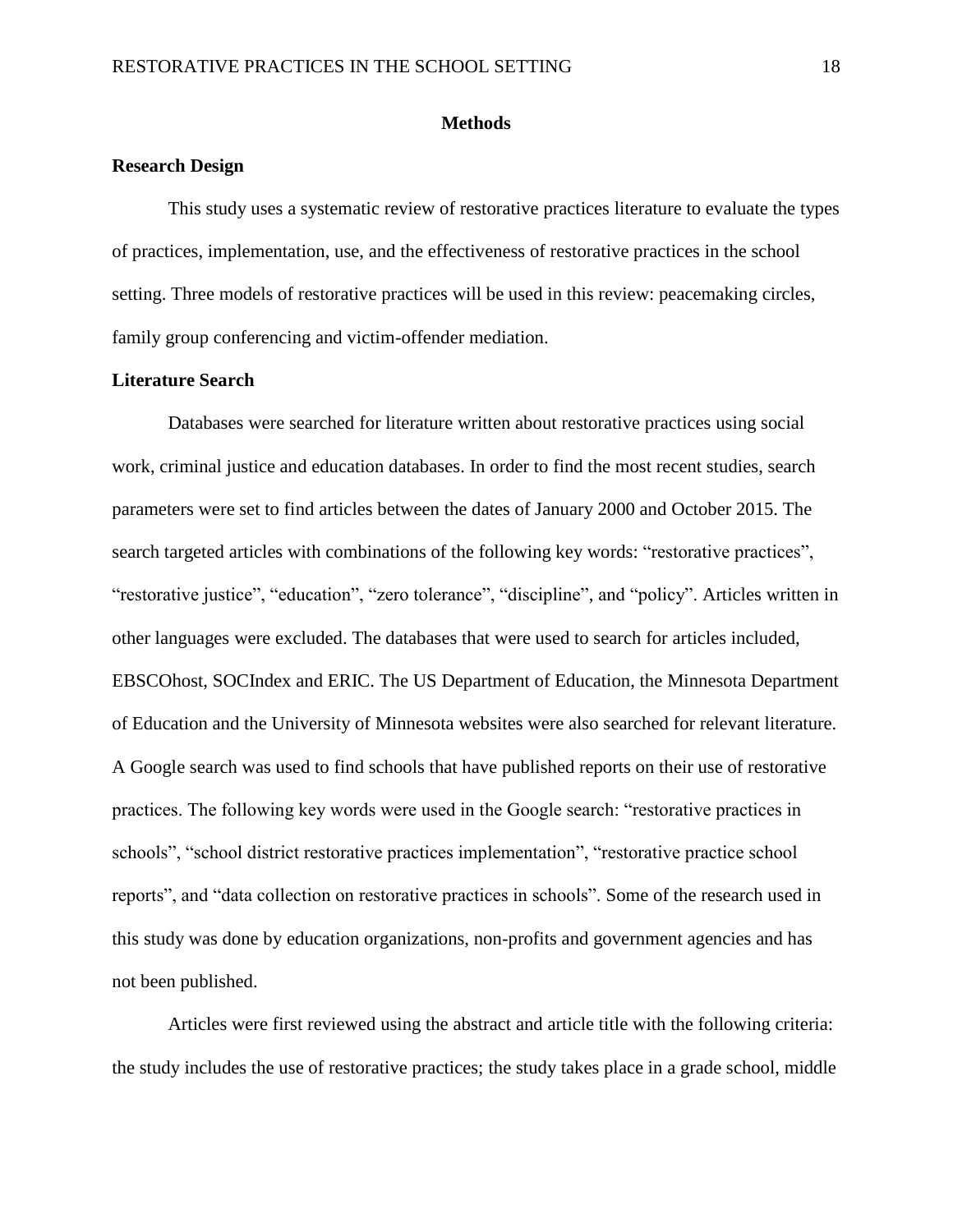school or high school setting; and the study was completed on or after January 1, 2000. Once the initial review was complete the full text of the remaining articles was read. During this review the following criteria were used: the study includes the implementation of restorative practices; the study includes outcomes of using restorative practices; and the study includes at least one of the following: circles, conferencing, or mediation. Qualitative and quantitative studies and reports were included as long as they met the above criteria.

#### **Data Analysis**

Data was collected and coded from the individual studies. After that process was complete the data was reviewed and synthesized. The findings were sorted by the setting that the restorative practices were used in: primary schools, secondary schools and school districts as a whole. It was then narratively summarized by school including the following themes: use of restorative practices, implementation of restorative practices, and effectiveness of restorative practices.

Restorative justice uses the same principles, but in the criminal justice system. The literature relating to the criminal justice system and the implementation and use of restorative justice in the criminal justice system was not reviewed for this study. This study will contribute to the existing literature by reviewing the usage and effectiveness of three models of restorative practices in the school setting.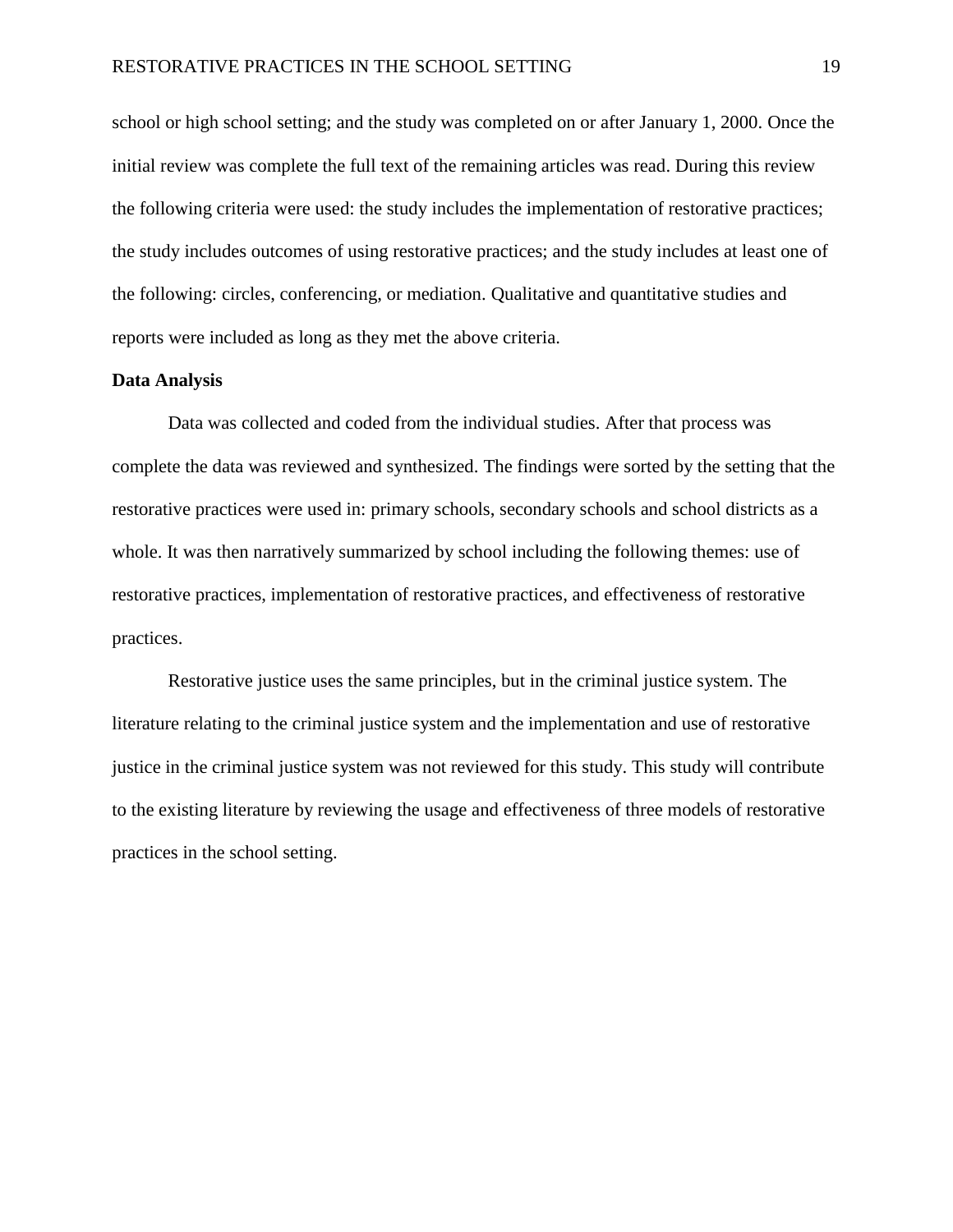| School                                 | <b>State</b> | Age Group | Circles     |             |             | Mediation Conferences Author(s), Year published |
|----------------------------------------|--------------|-----------|-------------|-------------|-------------|-------------------------------------------------|
| Centennial Middle School               | Michigan     | Secondary | $\mathbf X$ |             |             | Porter (2007)                                   |
| David Douglas High School              | Oregon       | Secondary | X           |             |             | Jessell $(2012)$                                |
| Ed White Middle School                 | Texas        | Secondary | $\mathbf X$ |             | $\mathbf X$ | Armour $(2014)$                                 |
| Grant High School                      | Oregon       | Secondary |             | X           |             | Jessell (2012)                                  |
| Lansing School District                | Michigan     | All       | $\mathbf X$ |             | $\mathbf X$ | Lansing School District<br>(2008)               |
| Lincoln Center Elementary              | Minnesota    | Primary   | X           |             |             | Riestenberg (2001)                              |
| Lyons Community School                 | New York     | Secondary | $\mathbf X$ | $\mathbf X$ |             | Dignity in Schools Campaign-<br>New York (2013) |
| Minneapolis Public Schools             | Minnesota    | All       |             |             | X           | Riestenberg, 2001                               |
| New York City Schools                  | New York     | All       |             | $\mathbf X$ |             | Dignity in Schools Campaign-<br>New York (2013) |
| Oakland Unified School District        | California   | All       | X           | $\mathbf X$ | $\mathbf X$ | Jain, Bassey, Brown, & Kalra<br>(2014)          |
| Palisades High School                  | Pennsylvania | Secondary | X           |             | $\mathbf X$ | Lewis (2009)                                    |
| Palisades Middle School                | Pennsylvania | Secondary | X           |             | X           | Lewis (2009)                                    |
| Parkrose Middle School                 | Oregon       | Secondary |             | $\mathbf X$ | X           | Jessell $(2012)$                                |
| Pottstown High School                  | Pennsylvania | Secondary |             |             | X           | Lewis (2009)                                    |
| Princeton High School                  | Minnesota    | Secondary | $\mathbf X$ |             |             | Riestenberg (2001)                              |
| Rigler School                          | Oregon       | Primary   | X           | X           | X           | Jessell (2012)                                  |
| Salem Elementary School                | Michigan     | Primary   | $\mathbf X$ |             | $\mathbf X$ | Porter (2007)                                   |
| Seward Montessori Elementary           | Minnesota    | Primary   | X           | X           |             | Riestenberg (2001)                              |
| Skinner Middle School                  | Colorado     | Secondary |             | X           | X           | Baker (2008)                                    |
| South St. Paul Junior High             | Minnesota    | Secondary | X           |             |             | Riestenberg (2001)                              |
| Validus Preparatory Academy            | New York     | Secondary | $\mathbf X$ | $\mathbf X$ |             | Dignity in Schools Campaign-<br>New York (2013) |
| Waterloo Region School District Canada |              | All       | X           |             | X           | Porter (2007)                                   |
| West Philadelphia High School          | Pennsylvania | Secondary | $\mathbf X$ |             |             | Lewis (2009)                                    |

**Table 1** Included Studies and Reports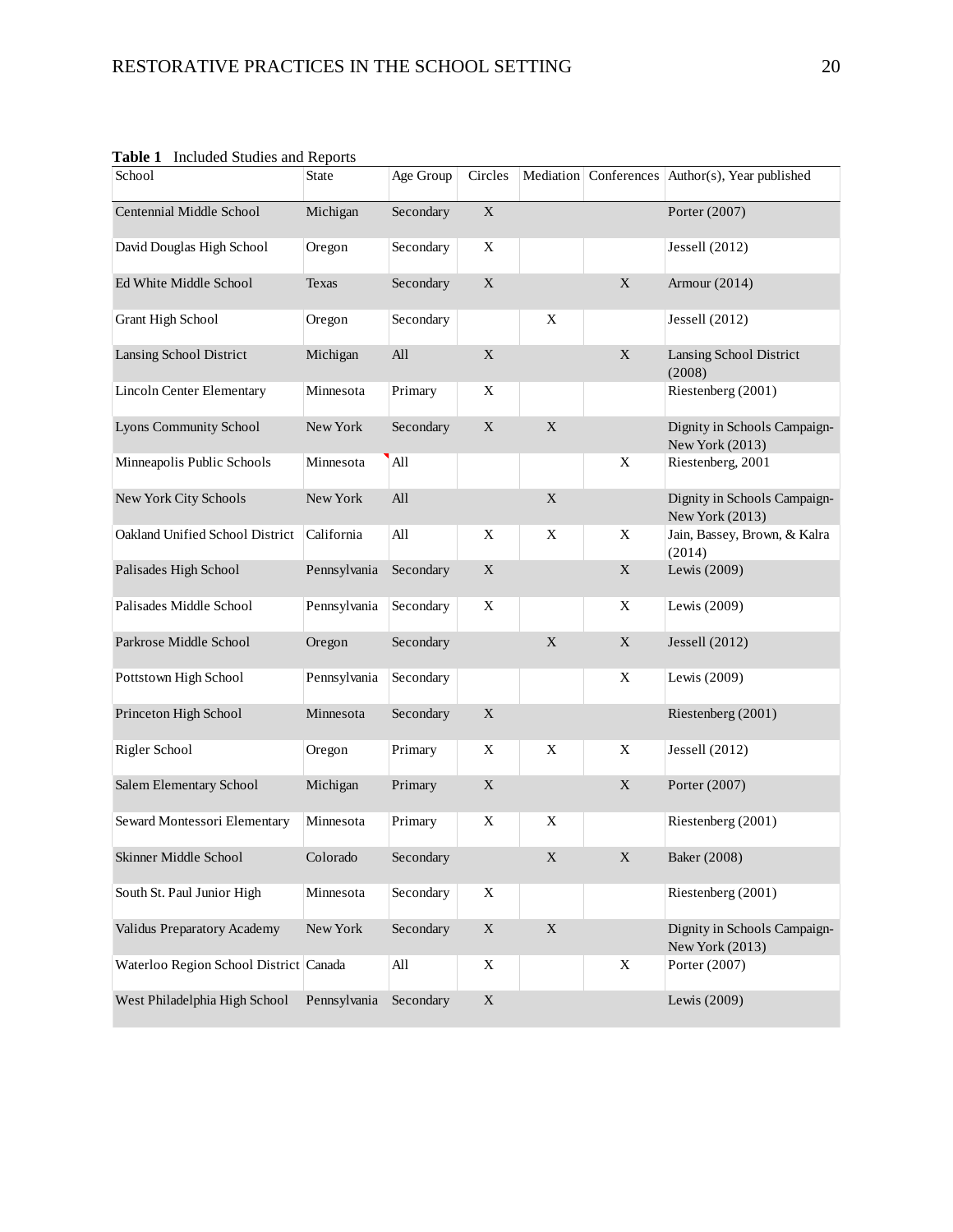#### **Findings**

Twenty-three schools and school districts met the selection criteria and fell into three groups: primary schools, secondary schools and school districts. Four of the schools reviewed were primary schools. Two of the primary schools serve students from kindergarten to eighth grade, one school serves students in kindergarten to sixth grade and one school did not specify the grades other than the school being an elementary school. Fourteen schools reviewed were secondary schools. Three of the secondary schools served students in grades 6-8, seven of the schools served students in grades 9-12, one school served students in grades 6-12, one school served students in grades 7-12, and two schools did not specify the grades served other than that they were middle schools. Five studies were conducted on school districts. Four studies reviewed the school district overall and one school district study reviewed students referred for transfer or expulsion.

Seventeen schools and districts used circles as part of their restorative practices. Nine schools and districts used mediation and twelve used conferences. Eleven schools and districts used a combination of two of the three practices and two schools used all three practices. Nine schools and districts used just one of the three practices.

#### **School Districts**

The Lansing School District is located in Michigan. In 2005 they began using the restorative process for school discipline. By 2008 they had implemented it in most of the schools within the district. The district has implemented circles into classrooms and family group conferencing for more serious behavior issues. In 2008 1,615 students participated in the restorative process instead of being suspended. They found that restorative practices were powerful for helping students manage behavior, resolving student conflicts and teaching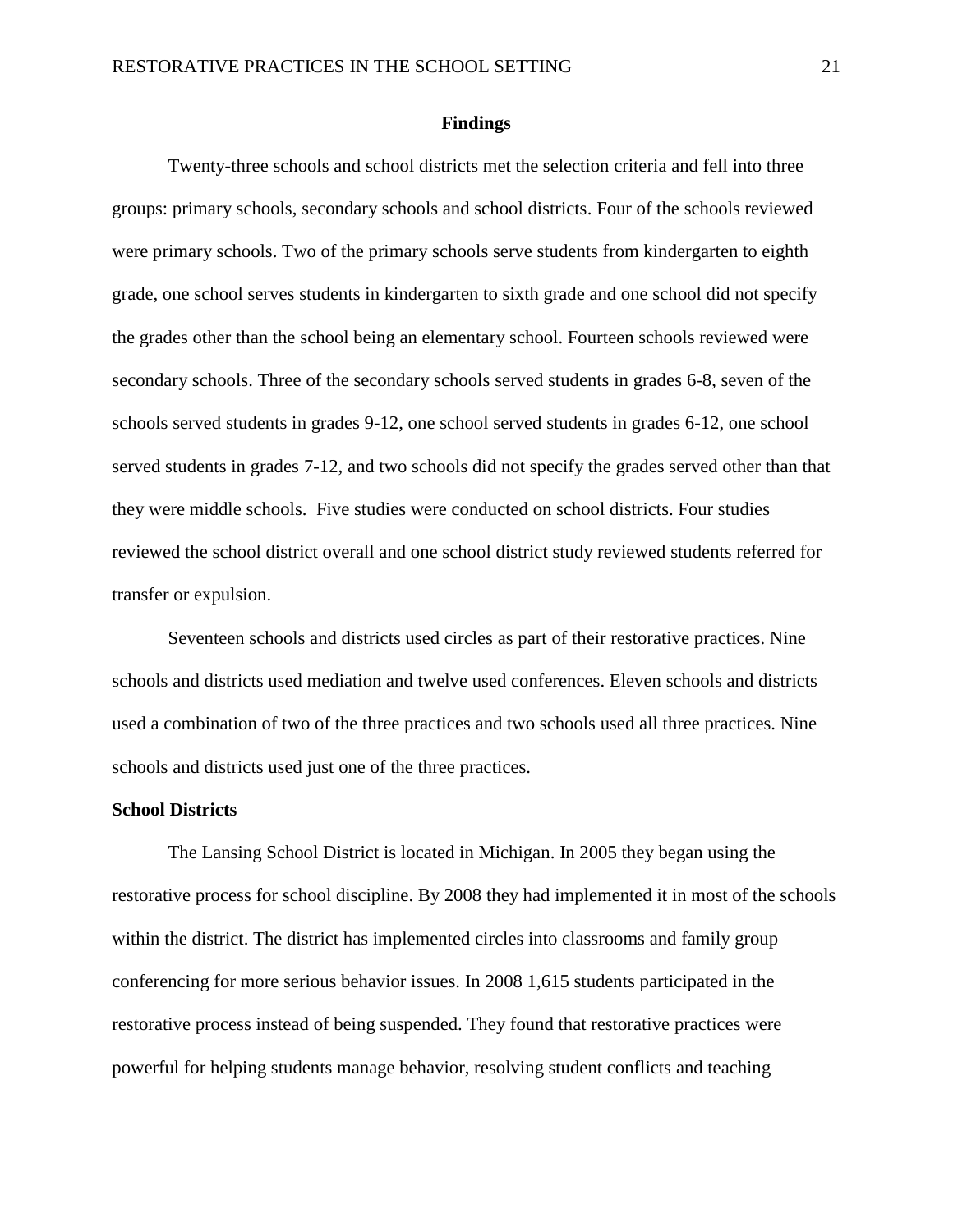alternatives to violence. Eleven expulsions were avoided using restorative practices (Lansing School District, 2008).

Minneapolis Public Schools are located in Minneapolis, Minnesota. In 2008 restorative practices were implemented with students that went through transfer and expulsion process. Family group conferences were used instead of expulsion. This report covered the years 2010- 2012. Students that participated in family group conferences and returned to school had improved attendance, fewer suspensions and fewer fights (McMorris et al., 2013).

New York City Schools are located in New York. In 2011 restorative practices started to be implemented in many of the schools. Mediations and other unidentified restorative practices have been used. In 2011 the district had over 69,000 suspensions. By 2012 that number decreased by 35% to under 45,000 suspensions (Dignity in Schools Campaign-New York, 2013).

Oakland Unified School District is located in Oakland, California. There are 86 schools in the district. In 2005 the school district began implementing restorative practices, starting with one school. By 2014, 24 schools were participating in restorative practices. Circles, mediations, and family group conferencing were implemented. The most recent data from 2012-2013 shows a district wide decrease in suspensions of 22.6% (Jain, Bassey, Brown, & Kalra, 2014).

Waterloo Region School District is located in Ontario, Canada. In 2005 they began using restorative conferencing and circles as alternatives to suspending and expelling students. By using these restorative practices in 2006, they were able to avoid suspending 115 students and expelling eight students (Porter, 2007).

### **Primary Schools**

Lincoln Center Elementary School is located in South St. Paul, MN. Circles were implemented as part of the discipline process over a three-year period. Prior to implementing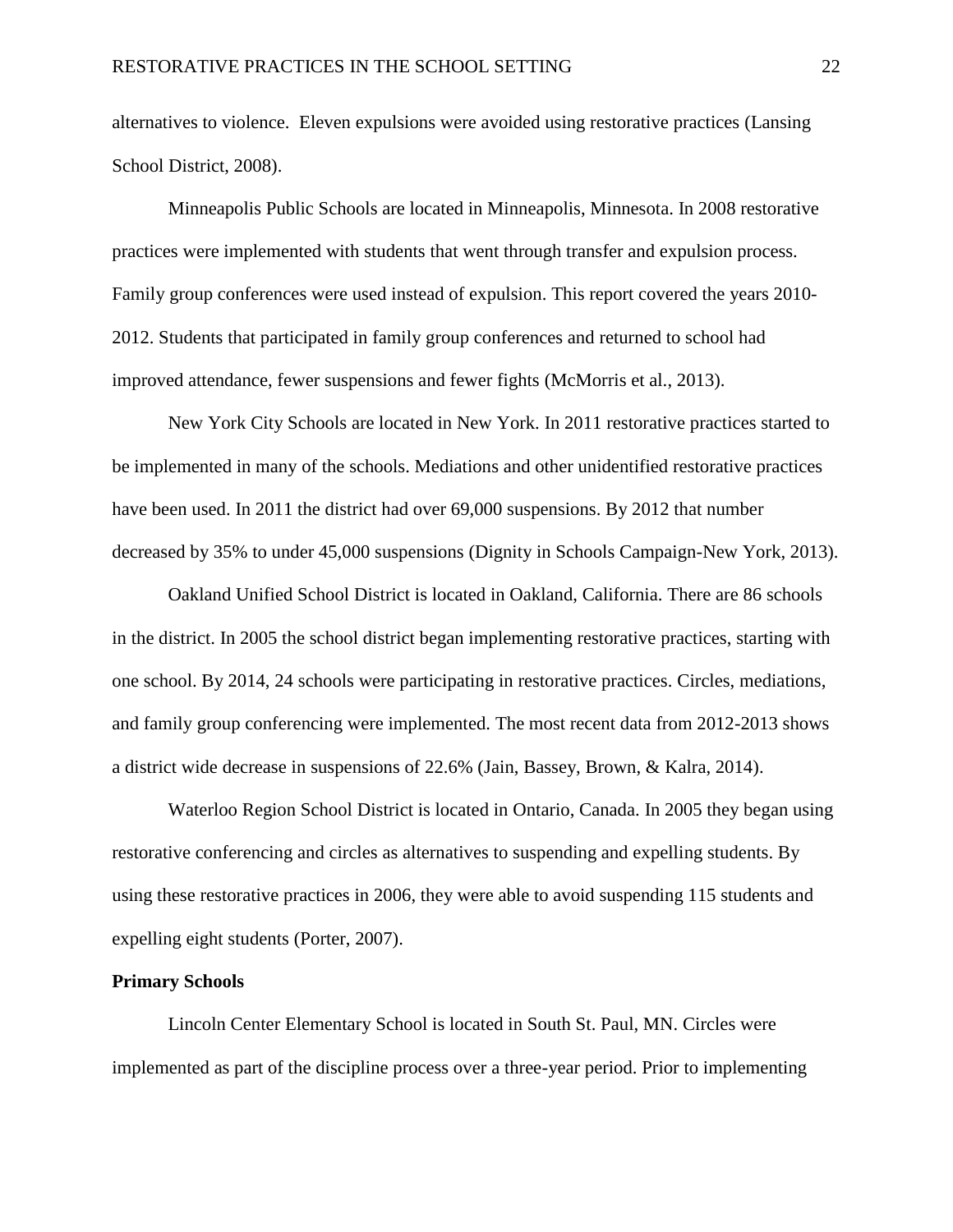circles the school had 1,662 behavior referrals in 1998. By 2001 the number of referrals was down to 407. Student attendance had improved by 10.5% over the same period (Riestenberg, 2001).

Rigler School is located in Portland, Oregon and serves students in grades K-8. Restorative practices were implemented in 2008 and included mediations, circles and conferencing. An administrators focus group reported that with the use of restorative practices, suspensions went down and the school climate improved. A teachers focus group reported a positive shift in school climate, a decrease in bullying and a general observation that students were less angry (Jessell, 2012).

Salem Elementary School is located in South Lyon, Michigan. The school struggled with discipline problems and lacked a sense of community. Circles were implemented in all classrooms and conferencing was used for more serious issues. In less than a year teachers reported fewer disciplinary issues and discipline referrals were down 75% (Porter, 2007).

Seward Montessori Elementary is located Minneapolis, Minnesota and serves grades kindergarten-8<sup>th</sup> grade. Circles were used as a communication tool for students to help with conflict resolution. Mediation was also used for conflict resolution and rule violations. Over a three-year period, from 1999-2001, out of school suspension went from 28-19 (Riestenberg, 2001).

#### **Secondary Schools**

Centennial Middle School is located in South Lyon, Michigan. After implementing circles and other unidentified forms of restorative practices, the school staff reported an increase in the cooperation and trust among students and staff. They had a 73% drop in disciplinary referrals (Porter, 2007).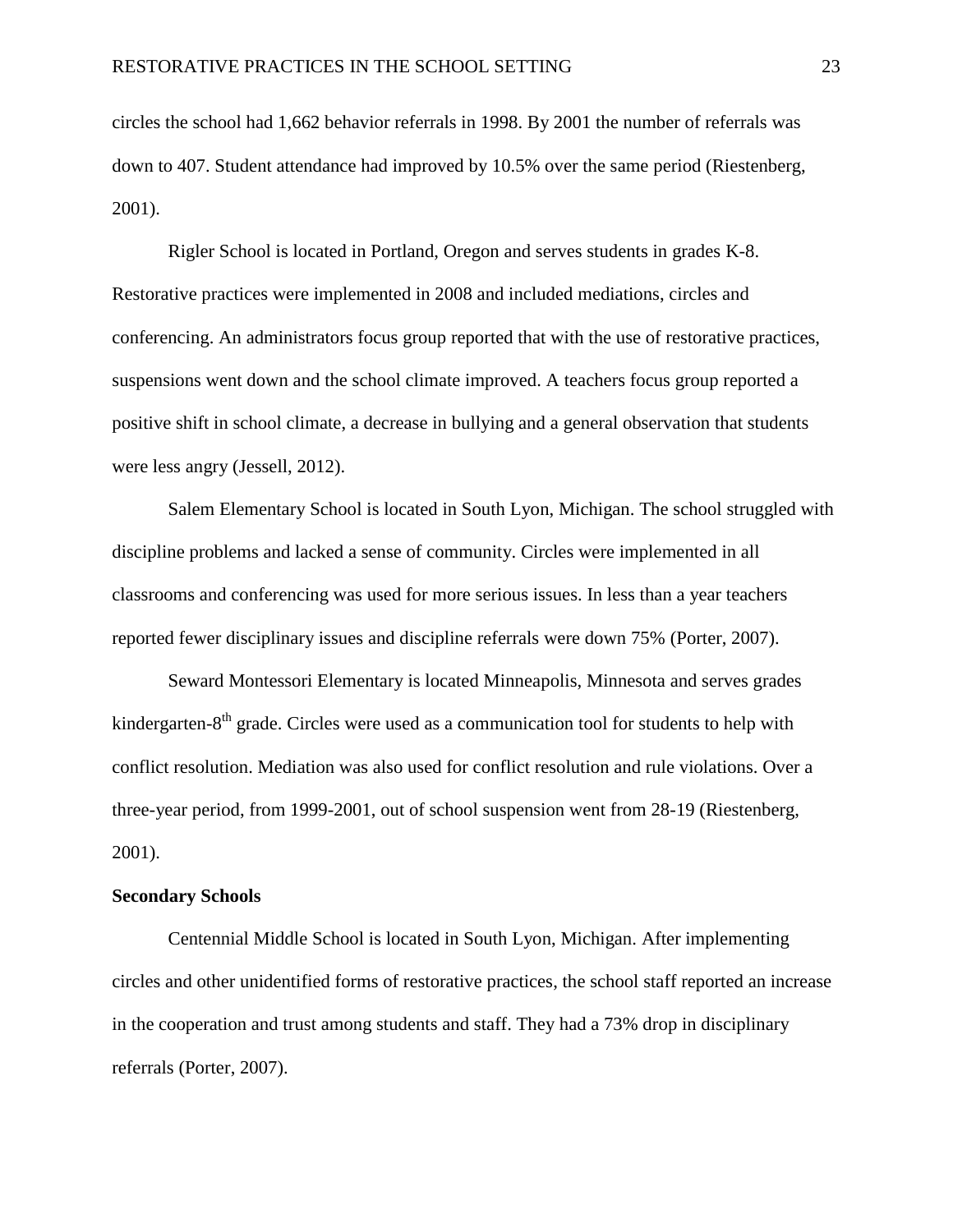David Douglas High School is located in Portland, Oregon and serves student in grades 9-12. Restorative practices were first implemented in 2011. Circles and other unidentified forms of restorative practices were used. Student behavior and student attendance improved (Jessell, 2012).

Ed White Middle School is located in San Antonio, TX and serves students in grade 6-8. In 2013 restorative practices were implemented for students in sixth grade. In 2014 seventh grade students were included. Circles and family group conferences were the main restorative practices implemented. Between 2012 and 2014 in-school suspensions dropped 65% for sixth grade students and dropped 47% for seventh grade students. Attendance improved for both sixth and seventh grade students (Armour, 2014).

Grant High School is located in Portland, Oregon and serves students in grades 9-12. Restorative practices were implemented in 2012. By the end of the year disciplinary referrals were down by 548 from the previous year. Mediations and other unidentified forms of restorative practices were used (Jessell, 2012).

Lyons Community School is located in Brooklyn, New York and serves students in grades 6-12. Circles and mediations were first implemented in 2010. Over a three-year period, suspensions decreased by 25% (Dignity in Schools Campaign-New York, 2013).

Palisades High School is located in Kintnersville, Pennsylvania and serves students in grades 9-12. Restorative practices were first implemented during the 1999 school year. Circles and group conferencing were used. From 1999 to 2002 the number of referrals to the office went from 1752 to 1154, detentions went from 716 to 282 and out of school suspensions went from 105 to 65 (Lewis, 2009).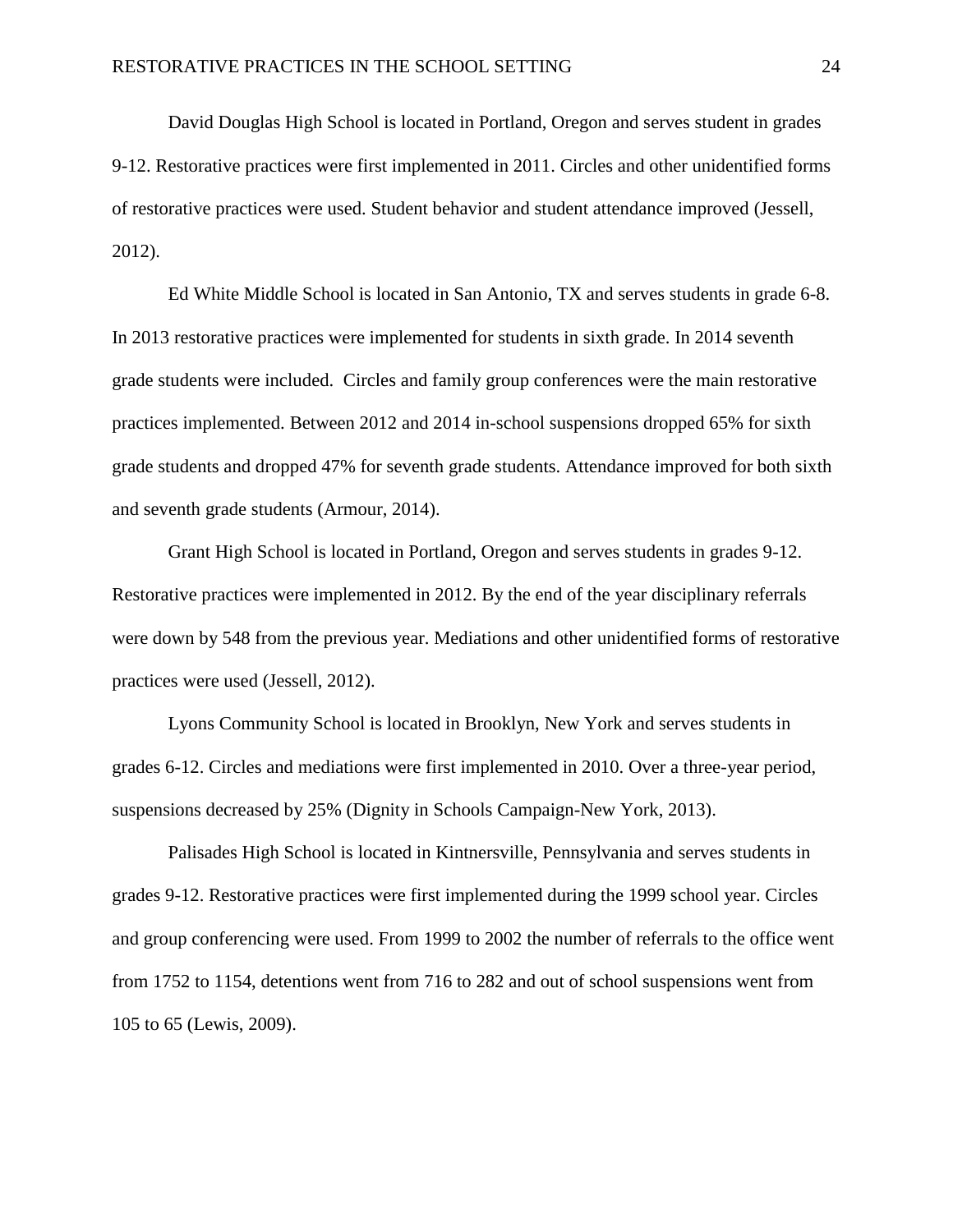Palisades Middle School is located in Kintnersville, Pennsylvania and serves grades 6-8. Restorative practices were introduced in 2000. The school climate was poor and altercations were common. Circles were used in the classrooms and restorative conferences were used when needed. Over a two-year period from 2000-2002 referrals to the office went from 913 to 516 (Lewis, 2009).

Parkrose Middle School is located in Parkrose, Oregon and serves grades 6-8. Restorative practices were first implemented in 2009 and included the use of mediations and conferencing. They have provided a positive effect on students and reduced the number of fights and conflicts. Many issues were able to be solved before an office referral was needed (Jessell, 2012).

Pottstown High School is in Pottstown, Pennsylvania. It serves grades 9-12 and had been struggling with physical fights, disrespect to teachers and classroom disruptions. In the fall of 2006 restorative conferencing was implemented. Over a three-year period, from the 2006 to the 2008 school year, the number of fights went from 20 to 9, general misbehavior went from 168 to nine incidents and out of school suspensions went from 140 to 108 (Lewis, 2009).

Princeton High School is located in Princeton, Minnesota and serves grades 9-12. Circles were used in place of some suspensions over a two-year period. Before implementing circles there were 132 out of school suspensions and 1,940 behavior referrals. After two years of using circles the out of school suspensions dropped to 95 and behavior referrals were down to 1,478 (Riestenberg, 2001).

Skinner Middle School is located in Denver, Colorado. Family conferences and mediations were implemented to help reduce interpersonal conflicts, physical fights and harassment. Over a two-year period, from 2007-2008, suspensions were reduced by 32% and overall average daily attendance improved (Baker, 2007-2008).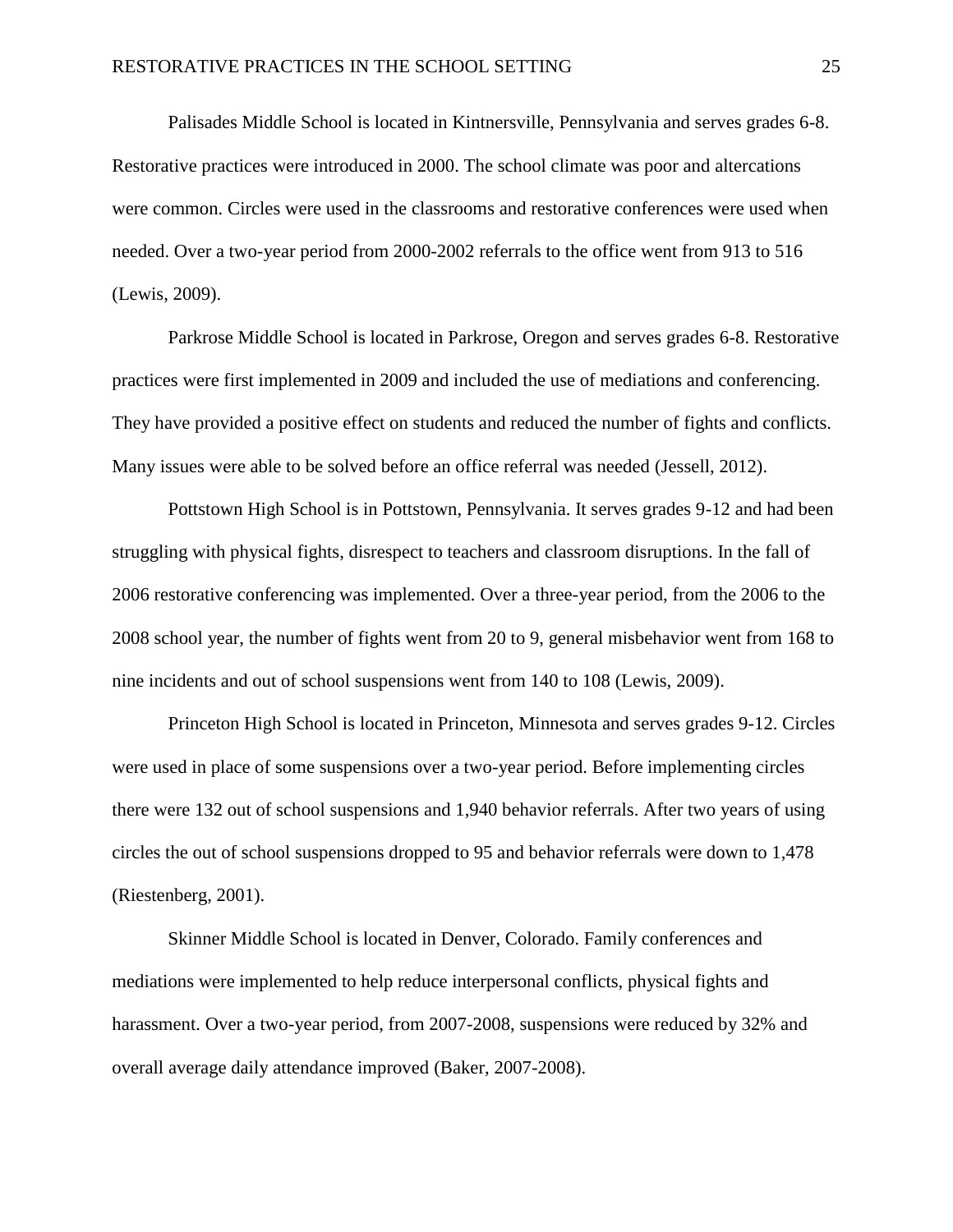South St. Paul Junior High School is located in South St. Paul, Minnesota and serves grades 7-12. The circle process was used as part of the discipline process. Before circles were implemented there were 110 out of school suspensions in 1999. By 2001, after two years of using the circle process, the number of out of school suspensions had decreased to 55 (Riestenberg, 2001).

Validus Preparatory Academy is located in Bronx, New York and serves students in grades 9-12. Circles, peer mediations and other restorative practices were implemented in 2010. By the third year of implementation the school had only one long term suspension (Dignity in Schools Campaign-New York, 2013).

West Philadelphia High School is in Philadelphia, Pennsylvania. It serves students in grades 9-12 and is known as one of Philadelphia's most dangerous and high-risk schools. The school began using circles in the classrooms in 2008. Student assaults went down from 46 in 2007 to 18 after using restorative practices. Assaults on teachers during the same period went from 25 to six (Lewis, 2009).

#### **Summary of Restorative Practice Approaches**

Circles were used in 11 schools that had reduced suspension rates and in two schools that had reduced expulsion rates. Attendance improved at three schools and behavior referrals decreased at six schools using circles. Circles were not mentioned at schools as a means to reduce school fights.

Mediations were used in seven schools that had reduced suspension rates. Attendance improved at one school using mediation. One school using mediation showed a decrease in fights. Mediation was not mentioned at schools seeing a reduction in expulsions and behavior referrals.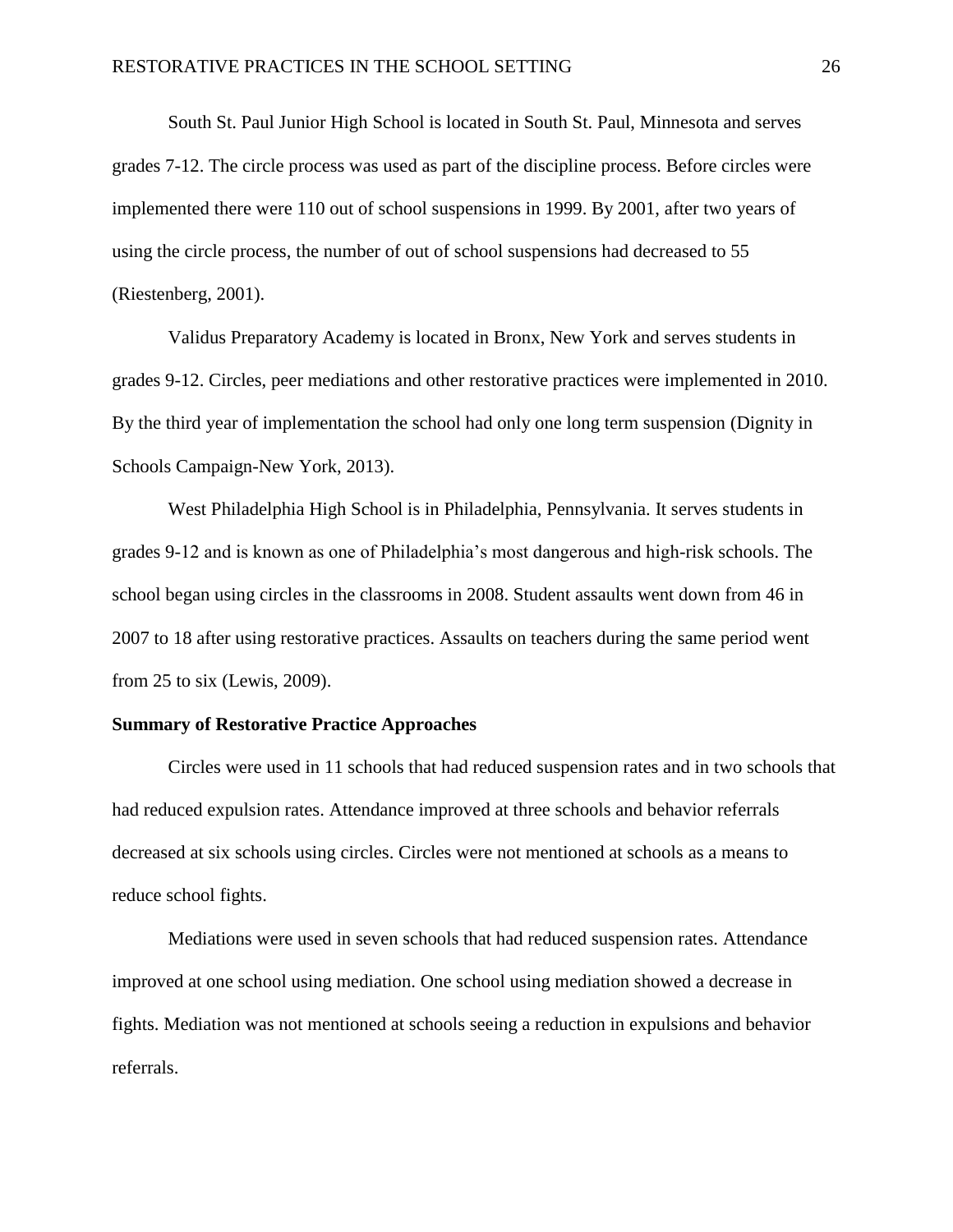Conferences were used in nine schools that had a reduction in suspensions. Behavior referrals in three schools using conferences decreased. Three schools using conferences saw a reduction in fights. Three schools using conferences had a reduction in expulsions and three schools had better attendance.

#### **Discussion**

The purpose of this systematic review was to provide a summary of the best available studies on three models of restorative practices, how they are used in a school setting and their effectiveness. The models reviewed include circles, mediation and conferencing. Twenty-three schools and districts were included in the study. Based on the results shared above the use of restorative practices is an effective way to deal with student behavior and conflicts.

Restorative practices had the biggest effect on the number of suspensions schools and districts had. Fifteen reported a reduction in suspensions. Behavior referrals decreased at seven schools and attendance improved at five schools. The number of expulsions decreased at three schools and fights also decreased at three schools. Other results included two schools and districts reporting general misbehavior decreasing, one reporting assaults on students and teachers decreasing, and one reporting conflicts and detentions decreasing.

The first model reviewed was peacemaking circles, also referred to as circles. In some schools and districts circles were used in classrooms as a daily activity. In other schools they were used for conflict resolution on an as needed basis. Circles were the most popular restorative practice and were used in 17 schools and districts. Circles can be time consuming to prepare and implement (Gumz & Grant, 2009). Three districts, four primary and 10 secondary schools used circles as part of their restorative practices. Circles were used the most often in schools that had a reduction in suspensions.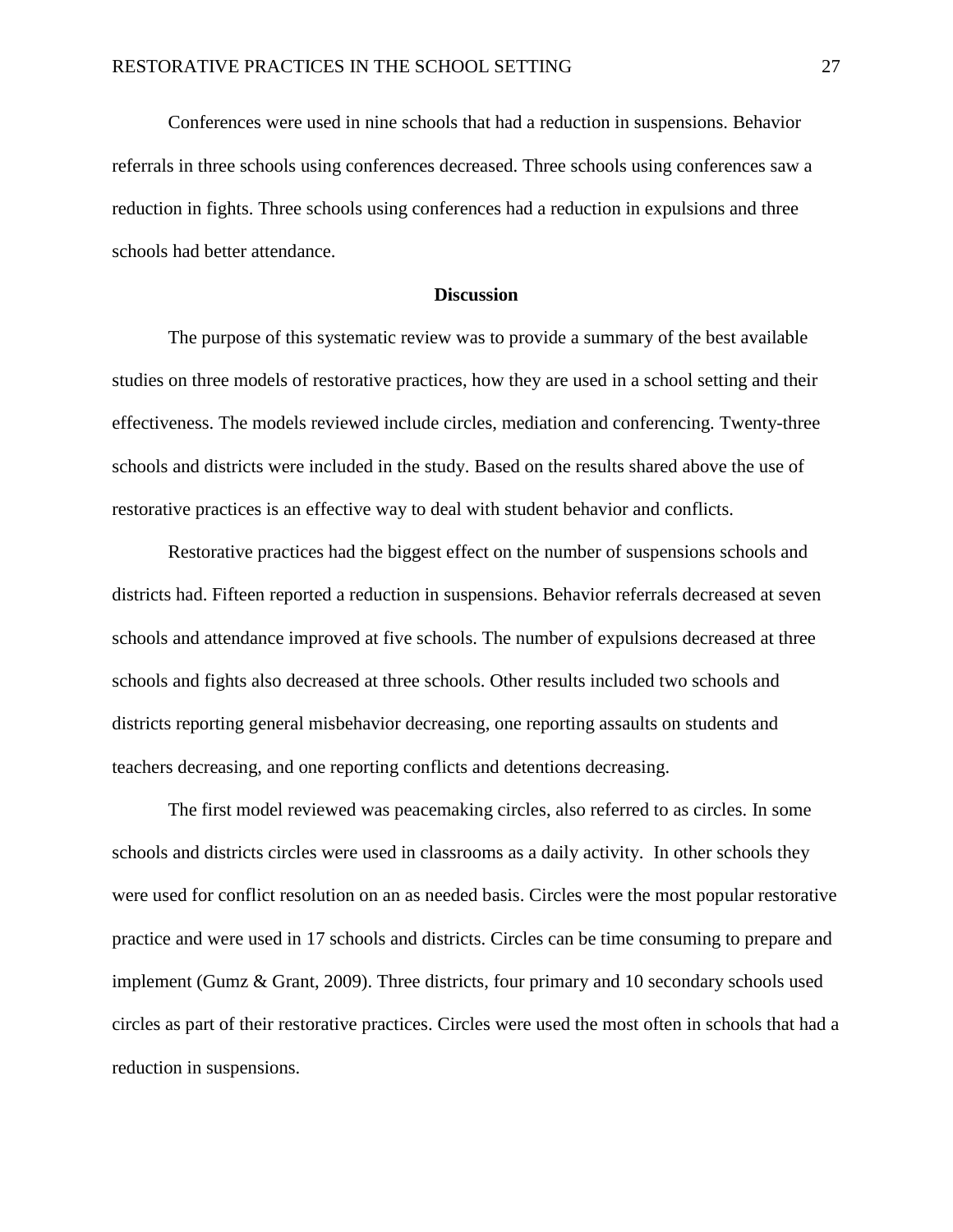The second model reviewed was victim-offender mediation, also referred to as mediation. Nine of the schools and districts used mediations as part of their restorative practices. Mediation was the least documented restorative practice in the studies. Only nine schools reported the use of mediation. The use of mediations may be under reported. Mediations have been used in schools to help prevent and solve conflict long before the use of restorative practices. Schools may not see it as part of the change going on in the school since they have already been using mediations. Two districts, two primary schools and five secondary schools used mediations as part of the restorative practices. Mediation was used in seven schools that saw a reduction in the student suspensions.

The third model reviewed was family-group conferencing, also referred to as conferencing. This model was used in 12 of the schools and districts. The success and ability to use family group conferencing relies heavily on the level of parent involvement. Three school districts, two primary schools and six secondary schools reported the use of conferencing. Conferencing was used in nine schools that showed reductions in student suspensions.

All schools and districts that were reviewed saw positive outcomes and results from implementing and using restorative practices. Of the three restorative practice models reviewed, circles were implemented the most. Conferences came in second and lastly mediations. The most documented outcome was the reduction in suspensions. This was followed by a reduction in behavior referrals and then increased student attendance rates.

### **Limitations, Strengths and Practice Implications**

Some schools and districts have implemented policies for the implementation and use of restorative practices; however, most have not. I was unable to find any state or federal policies on the use of restorative practices in the schools. Moreover, there is still limited research on the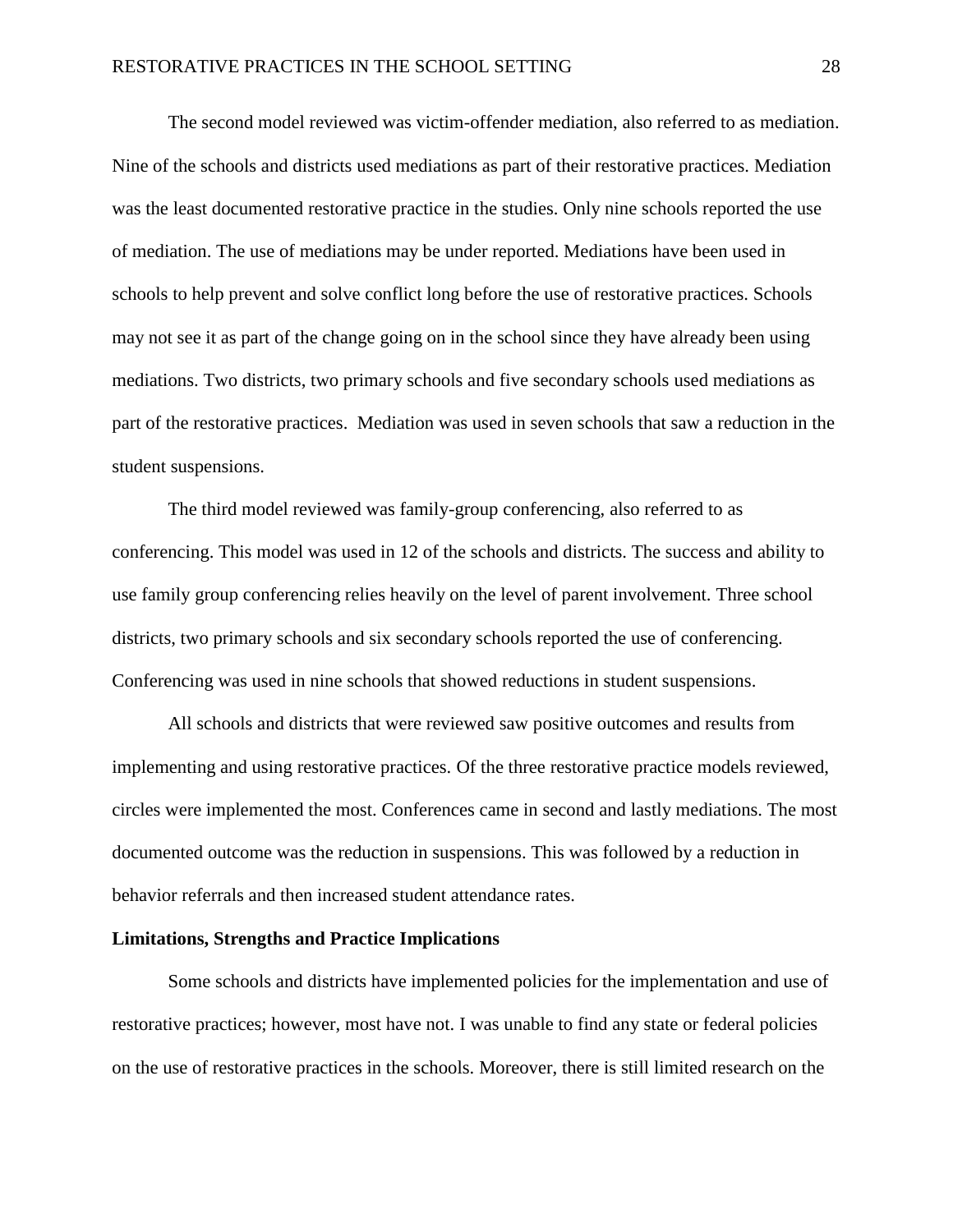use of restorative practices in the school setting (Teasley, 2014). Some districts and schools do not collect data and when the data is collected it is not always consistent. Each school or school district decides what data to collect and how it will be interpreted. There is not a common or well defined template for collecting data on the use of restorative practices in the school setting.

I was able to find 10 studies and reports with school information about the used and effects of restorative practices. These studies and reports contained information on five school districts, four primary schools and 14 secondary schools. All of these schools had information on the use of at least one of the three types of restorative practice discussed in this review. Many of the studies and reports were not accessible using traditional searches and alternative search methods were used. Searches using the Google search engine led to school district and nonprofit organizations web sites.

Restorative practices have been implemented at different levels of use in each school. Some schools use a restorative approach as needed and other schools use it on a daily basis and it is implemented into curriculum. It can be costly to implement restorative practices and that keeps some school districts from fully implementing and using them. The studies and reports reviewed were unclear as to what role social workers have in the restorative practices process. However, a school social worker could use the family group conference model when working with students and their families. It provides a process that is family centered and gives all members a voice in the decision making process. The circle process could be used by school social workers to help resolve conflicts amongst groups of students. The process allows students to discuss their conflicts in a safe setting with a circle keeper.

The data collected for this review is not an exhaustive review of all literature related to restorative practices and restorative justice. The literature reviewed for this study is related to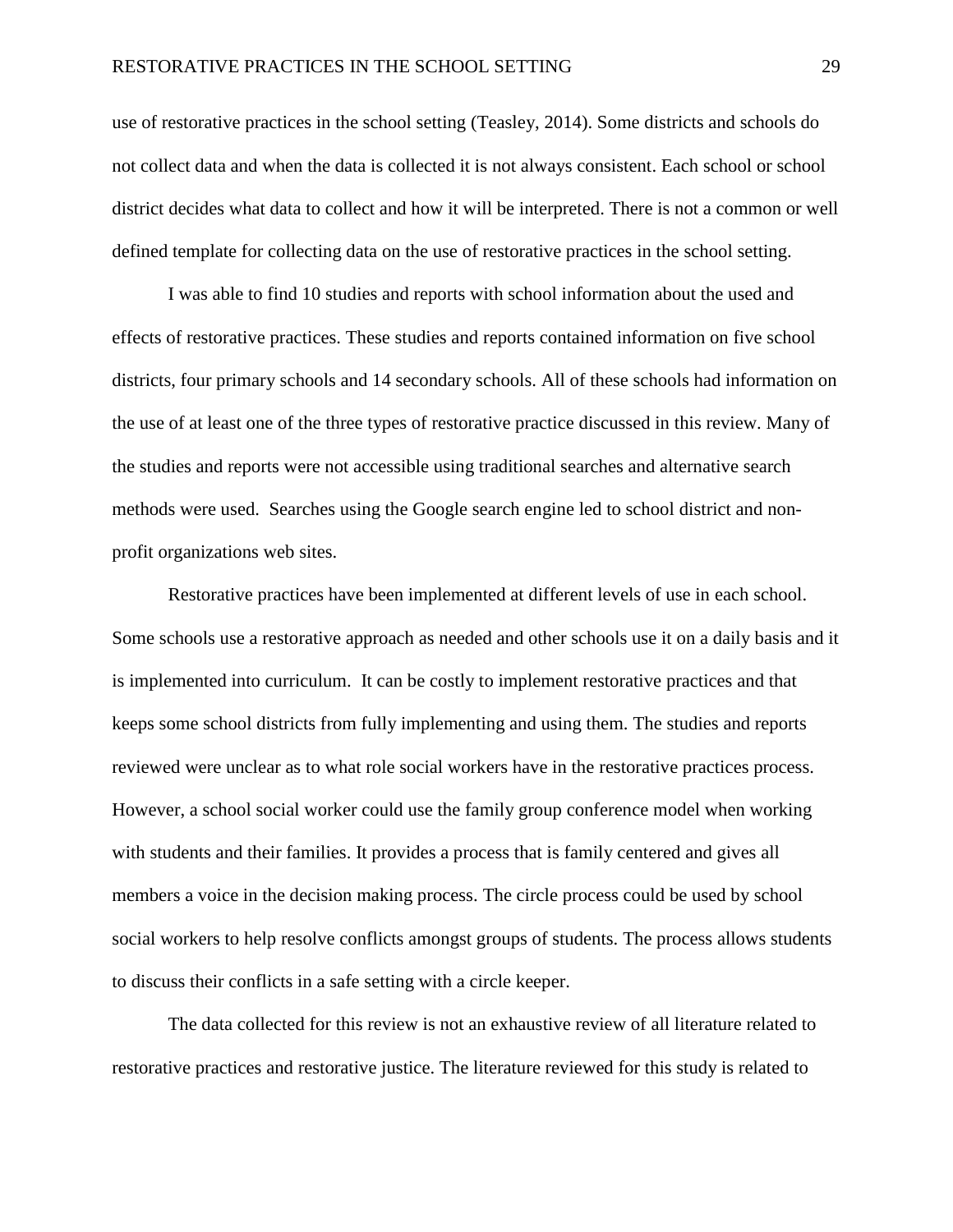restorative practices in the school setting. Not all studies gave full details of the types of restorative practices that the school implemented. This systematic review focuses on mediations, circles and group conferencing even though other types of restorative practices were also used in some of the studies. Data was collected differently by each school and district and may not have been consistently collected. The schools and districts had different levels of implementation, staff assigned and money invested to implement restorative practices. None of the studies tracked individual students and their recidivism rate with behavior issues at school. There is also no data or research mentioned in these studies about the offender and the short and long term affects restorative practices has on them. These studies showed overall results for schools and not individuals. Overall the research on restorative practices in the school setting is limited and vague. It is unknown if other changes within the districts and schools polices played a role in the results of these studies.

#### **Suggestions for Future Research**

This systematic review shows a need for more research on the use and implementation of restorative practices in the school setting. There is a lack of studies on the long term effects of restorative practices including recidivism, community change and the psychological impact on the victim (Gumz & Grant, 2009). There is a need for longitudinal studies using multiple schools and standardized data measurement tools to monitor the short and long term effects of restorative practices. There is also a need for research following the victim and offender and the short and long term affects restorative practices have on them. This could be done for the offender using follow up interviews and/or behavior monitoring over a set period of time. Follow up with the victim could include interviews and/or surveys. The role of the demographics of students and schools and how that relates to restorative practice success needs further research.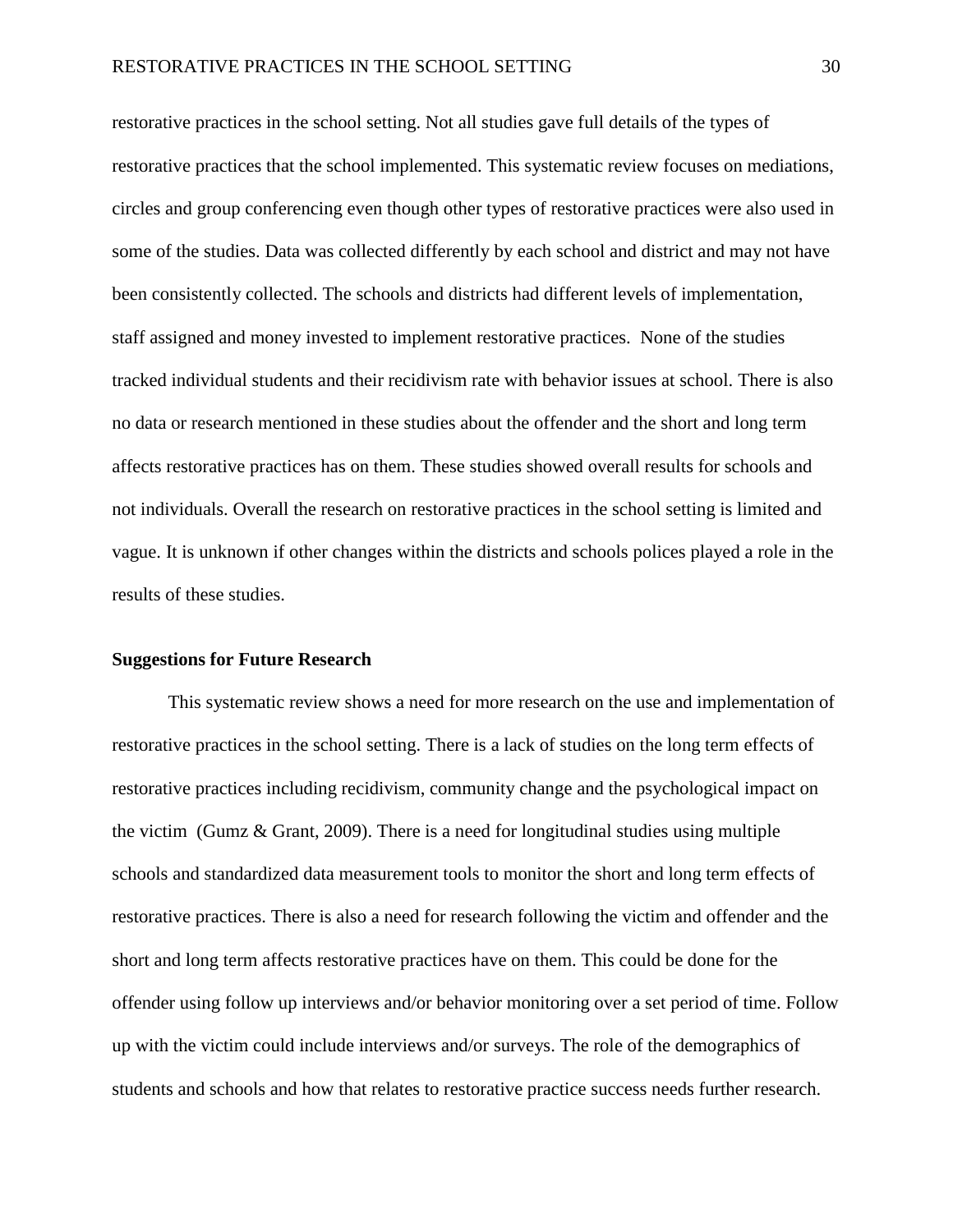School and student demographics are only listed in some of the schools and districts reviewed and their role in the process and success is not discussed.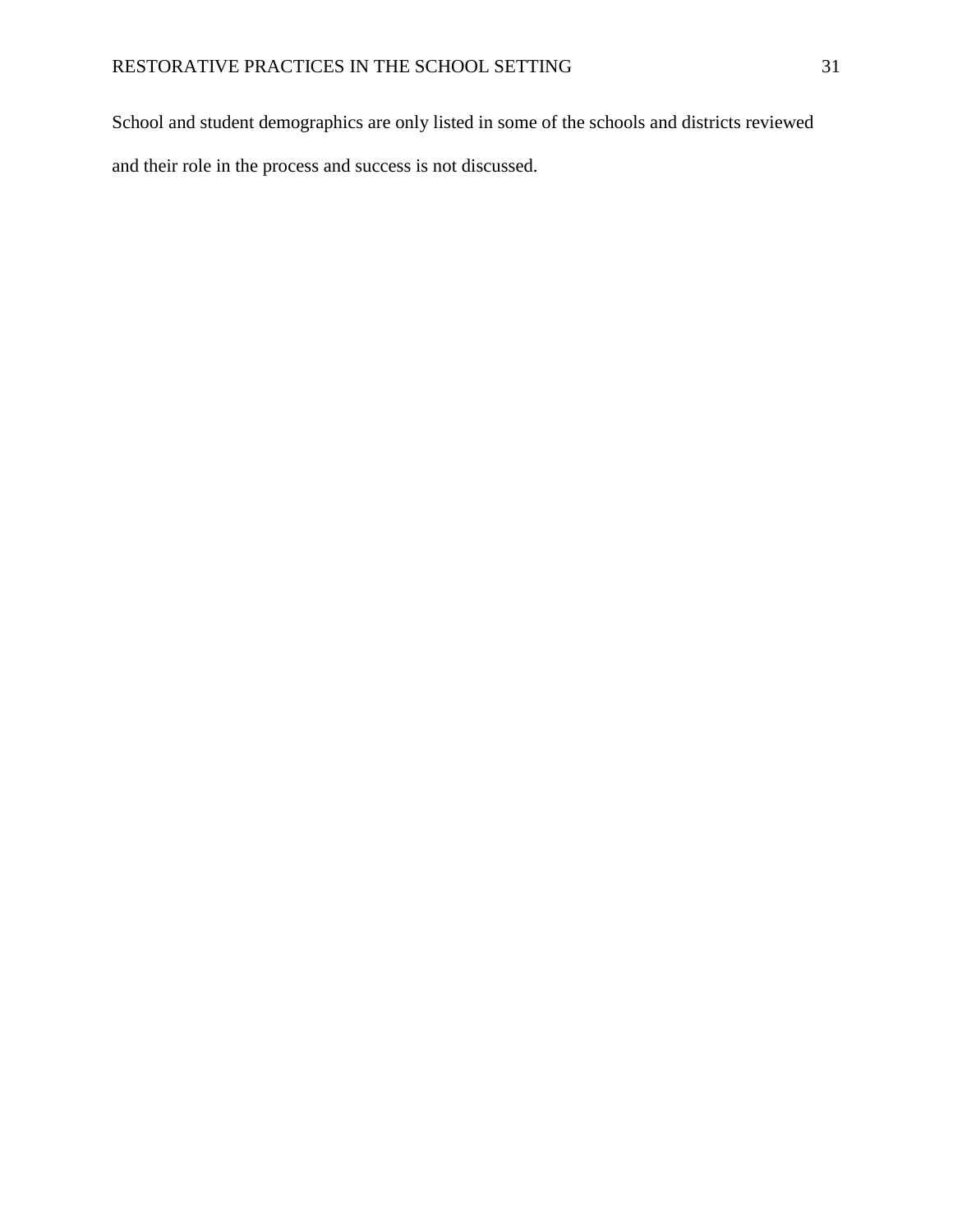#### **References**

- Allman, K. L., & Slate, J. R. (2011). School Dicipline in Public Education: A Brief Review of Current Practices. *International Journal of Educational Leadership Preparation, 6* (2).
- American Psychological Association Zero Tolerance Task Force (APA). (2008). Are Zero Tolerance Policies Effective in the Schools? *American Psychologist , 63* (9), 852-862. doi:10.1037/0003-066X.63.9.852
- Armour, M. (2014). *Ed White Middle School Restorative Discipline Evaluation: Implementation and Impact, 2013/2014 Sixth & Seventh Grade.* Austin, TX: The University of Texas at Austin. Retrieved from [http://www.utexas.edu/research/cswr/rji/pdf/Year2-Final-EW-](http://www.utexas.edu/research/cswr/rji/pdf/Year2-Final-EW-Report.pdf)[Report.pdf](http://www.utexas.edu/research/cswr/rji/pdf/Year2-Final-EW-Report.pdf)
- Baker, Myriam L. (2007-2008). *Skinner Middle School Restorative Justice Project.* Outcomes, Inc. Retrieved from www.rjcolorado.org/restorative-justice-in-schools.html
- Ball, R. (2003). Restorative Justice as Strength-Based Accountability. *Reclaiming Children and Youth , 12* (1), 49-52.
- Bazemore, G., & Umbreit, M. (2001). *A Comparison of Four Restorative Conferencing Models.* Department of Justice, Office of Juvenile Justice and Delinquency Prevention. Washington: Juvenile Justice Clearinghouse.
- Bolitho, J. (2012). Restorative Justice: The Ideals and Realities of Conferencing for Young People. *Critical Criminology , 20* (1), 61-78. doi:10.1007/s10612-011-9150-z
- Browne-Dianis, J. (2011). Stepping Back from Zero Tolerance. *Educational Leadership, 69* (1), 24-28.
- Calhoun, A. (2013). Introducing Restorative Justice: Re-Visioning Responses to Wrongdoing. *Prevention Researcher , 20* (1), 3-6.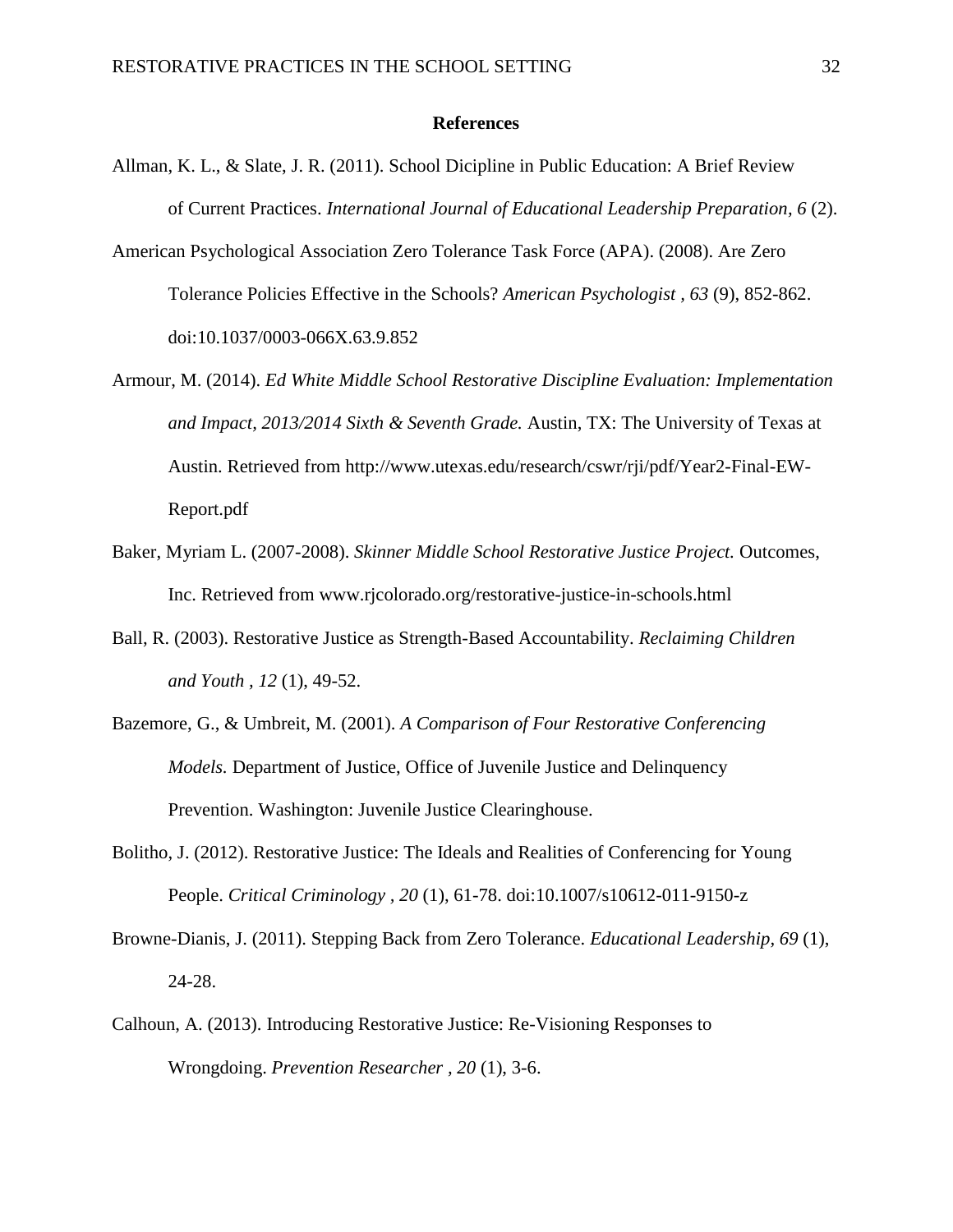Dignity in Schools Campaign-New York. (2013). *Building Safe, Supportive and Restorative School Communities in New York City.* Retrieved from http://www.dignityinschools.org/files/DSC-NY\_CaseStudy\_2013.pdf

- Dupper, D. R., Theriot, M. T., & Craun, S. W. (2009). Reducing Out-of-School Suspensions: Practice Guidelines for School Social Workers. *Children & Schools , 31(1)*, 6-14. doi:10.1093/cs/31.1.6
- Edmonds-Cady, C., & Hock, R. (2008). Children in Crisis: Special Education Status and Other Stressors in the Lives of Children Removed from School by Expulsion. *School Social Work Journal , 32* (2), 72-86.
- Gumz, E. J., & Grant, C. L. (2009). Restorative Justice: A Systematic Review of the Social Work Literature. *Families in Society , 90* (1), 119-126. doi:10.1606/1044-3894.3853
- Hemphill, S. A., Plenty, S. M., Herrenkohl, T. I., Toumbourou, J. W., & Catalano, R. F. (2014). Student and school factors associated with school suspension: A multilevel analysis of students in Victoria, Australia and Washington State, United States. *Children and Youth Review , 36*, 187-194. doi:10.1016/j.childyouth.2003.11.022
- Jain, S., Bassey, H., Brown, M. A., & Kalra, P. (2014). *Restorative Justice in Oakland Schools Implementation and Impacts.* Oakland, CA: Oakland Unified School District. Retrieved from http://www.ousd.org/restorativejustice
- Jessell, L. (2012). *Restorative Justice in Multnomah County Schools Program Evaluation: Part 1.* Portland State University, Center for Student Success, Portland, OR. Retrieved from http://multnomah.granicus.com/MetaViewer.php?view\_id=3&clip\_id=583&meta\_id=372 00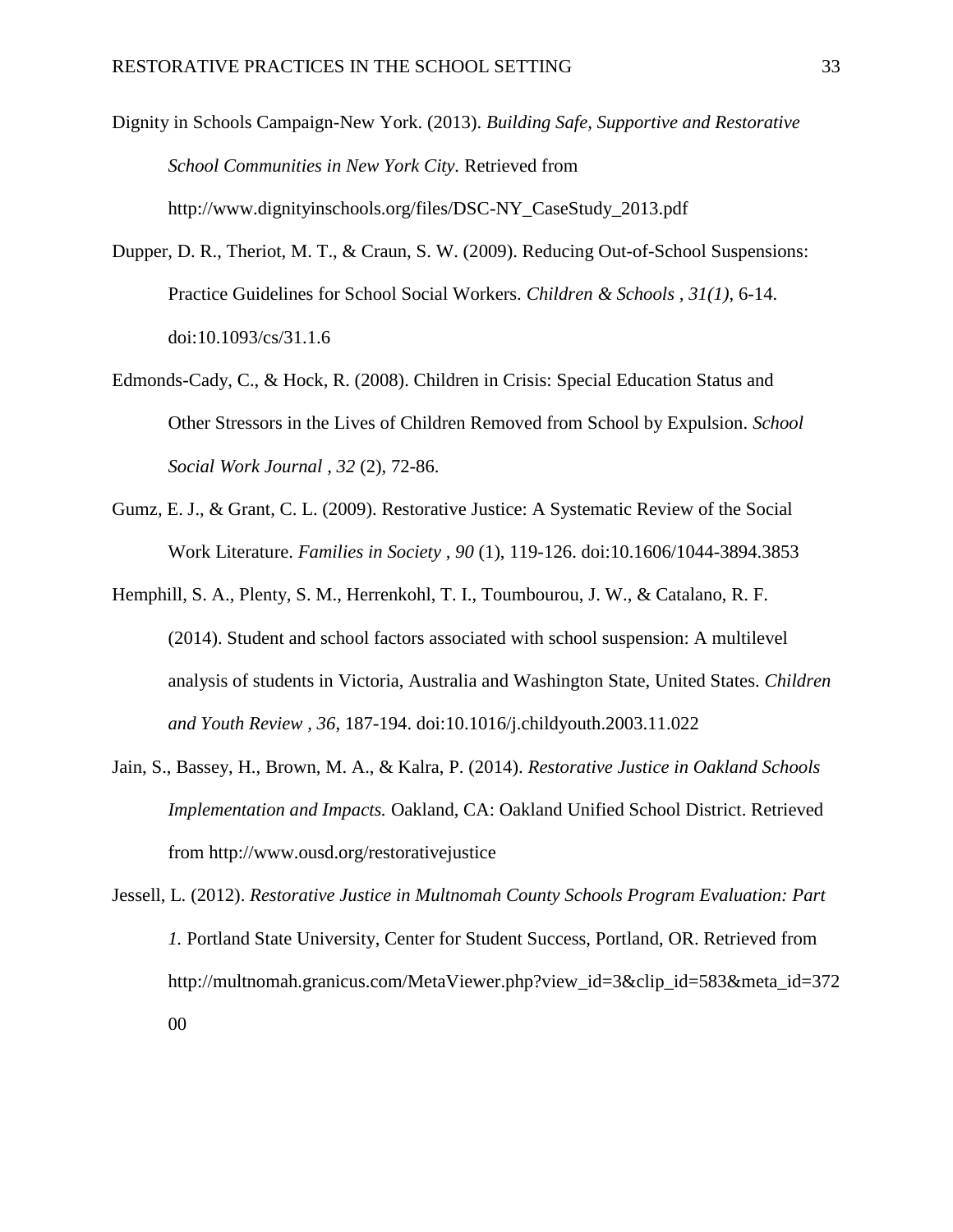- Kalimeris, G., & Borrelli, A. (2013). School Suspensions- from Crisis to Opportunity. *Relational Child and Youth Care Practice , 26* (4), 77-79.
- Karp, D. R., & Breslin, B. (2001). Restorative Justice in School Communities. *Youth & Society , 33* (2), 249-272. doi:10.1177/0044118X01033002006
- Kelly, R. (2013). Making Circles, Making Peace. *Relational Child & Youth Care Practice , 26* (4), 74-76.
- Lansing School District. (2008). *Lansing School District Restorative Justice Annual Report.* Retrieved from http://www.lansingschools.net/downloads/restorative\_justice\_files/lansing\_school\_distric t\_restorative\_justice\_annual\_report\_07-08.pdf
- Latimer, J., Dowden, C., & Muise, D. (2005). *The effectiveness of restorative justice practices: A meta-analysis.* Ottawa: Canada Department of Justice Research and Statistics Division.
- Lewis, S. (2009). *Improving School Climate: Findings from Schools Implementing Restorative Practices.* International Institute for Restorative Practices. Retrieved from http://www.iirp.org/iirpWebsites/web/uploads/article\_pdfs/92115\_IIRP-ImprovingSchool-Climate.pdf
- Losen, D. J., & Skiba, R. J. (2010). *Suspended Education: Urban Middle Schools in Crisis.* Montgomery: Southern Poverty Law Center. Retrieved from https://www.splcenter.org/20100901/suspended-education-urban-middle-schools-crisis
- Macgowan, M. J., & Pennell, J. (2001). Building Social Responsibility Through Family Group Conferencing. *Social Work with Groups , 24* (3/4), 67-88. doi:10:1300/J009v24n03 06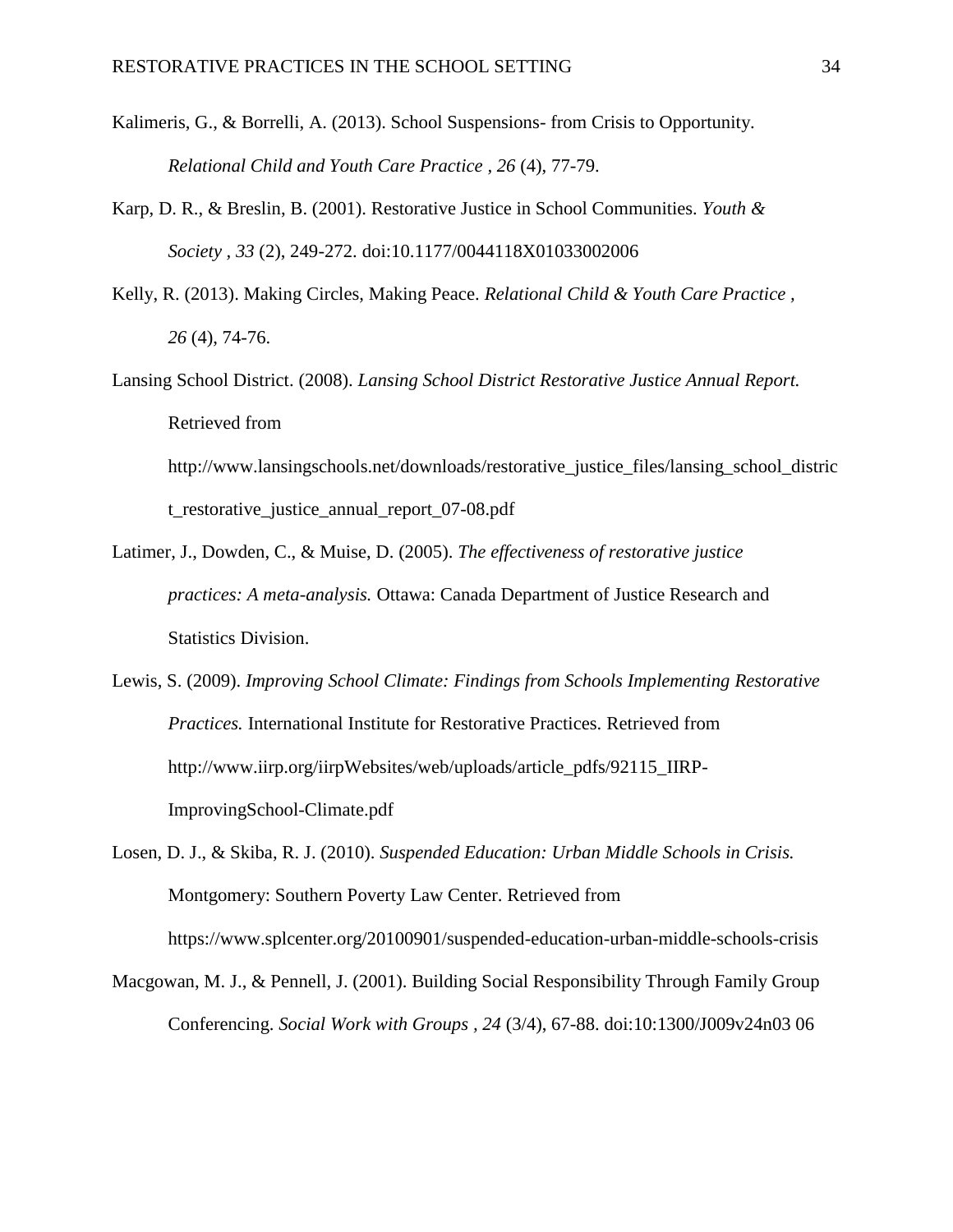Martinez, S. (2009). A System Gone Berserk: How Are Zero-Tolerance Policies Really Affecting Schools? *Preventing School Failure , 53* (3), 153-158. doi:10.3200/PSFL.53.3.153-158

- McCluskey, G., Lloyd, G., Stead, J., Kane, J., Riddell, S., & Weedon, E. (2008). "I was dead restorative today": from restorative justice to restorative approaches in school. *Cambridge journal of Education , 38* (2), 199-216. doi:10.1080/03057640802063262
- McGrath, J. (2002). School Restorative Conferencing. *Child Care in Practice , 8(3)*, 187- 200. doi:10.1080/1357527022000040408

McMorris, B. J., Beckman, K. J., Shea, G., Baumgartner, J., & Eggert, R. C. (December 2013). *Applying Restorative Practices to Minneapolis Public Schools Students Recommended for Possible Expulsion: A Pilot Program Evaluation of the Family and Youth Restorative Conference Program.* School of Nursing and Healthy Youth Development & Research Center. Minneapolis, MN: Department of Pediatrics, University of Minnesota. Retrieved from

http://www.legalrightscenter.org/uploads/2/5/7/3/25735760/lrc\_umn\_report-final.pdf

- Miley, K. K., O'Melia, M. W., & DuBois, B. L. (2013). *Generalist Social Work Practice: An empowering approach* (7th ed.). Boston, MA: Pearson.
- Monahan, K. C., VanDerhei, S., Bechtold, J., & Cauffman, E. (2014). From the School Yard to the Squad Car: School Discipline, Truancy, and Arrest. *Journal of Youth & Adolescence , 43*, 1110-1122. doi:10.1007/s10964-014-0103-1

Moore, B. N. (2010). Tolerating Zero Tolerance? *School Business Affairs , 76* (8), 8-10.

Mullet, J. H. (2014). Restorative Discipline: From Getting Even to Getting Well. *Children & Schools , 36* (3), 157-162. doi:10.1093/cs/cdu011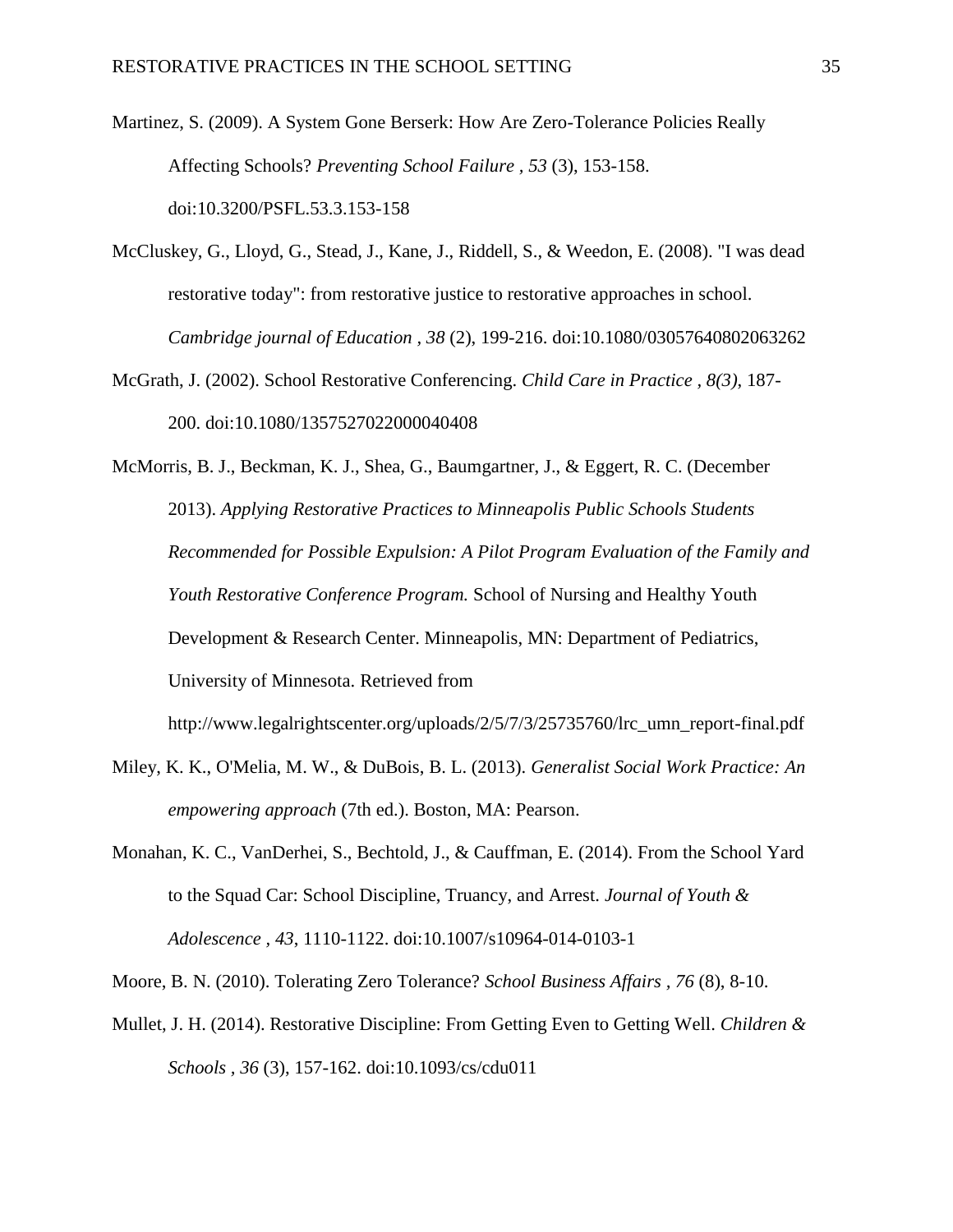- Payne, A. A., & Welch, K. (2015). Restorative Justice in Schools: The Influence of Race on Restorative Discipline. *Youth & Society , 47*, 539-564. doi:10.1177/0044118X12473125
- Pei, L. K., Forsyth, C. J., Teddlie, S. K., Asnus, G., & Stokes, B. R. (2013). Bad Behavior, Ethnicity, and Level of School Diversity. *Deviant Behavior* (34), 1-10. doi:10.1080/01639625.2012.679891
- Perry, B. L., & Morris, E. W. (2014). Suspending Progress: Collateral Consequences of Exclusionary Punishment in Public Schools. *American Sociological Review , 79(6)*, 1067-1087. doi:10.1177/0003122414556308
- Pfleger, R., & Wiley, K. (2012). *Colorado Disciplinary Practices, 2008-2010: Disciplinary Actions, Student Behaviors, Race, and Gender.* Bolder, CO: National Education Policy Center. Retrieved from [http://nepc.colorado.edu/publication/colorado-disciplinary](http://nepc.colorado.edu/publication/colorado-disciplinary-practices)[practices](http://nepc.colorado.edu/publication/colorado-disciplinary-practices)
- Porter, A. J. (2007). *Restorative Practices in Schools: Research Reveals Power of Restorative Approach, Part I.* International Institute for Restorative Practices. Retrieved from http://www.iirp.org/pdf/schoolresearch1.pdf
- Reimer, K. (2011). An Exploration of the Implementation of Restorative Justice in an Ontario Public School. *Canadian Journal of Educational Administration and Policy* (119).
- Riestenberg, N. (2001). *In-School Behavior Intervention Grants Final Report 1999-2001.* St. Paul, MN: Minnesota Department of Education.
- Skiba, R. J. (2013). Reaching a Critical Juncture for Our Kids: The Need to Reassess School-Justice Practices. *Family Court Review , 51* (3), 380-387. doi: 10.1111/fcre.12034